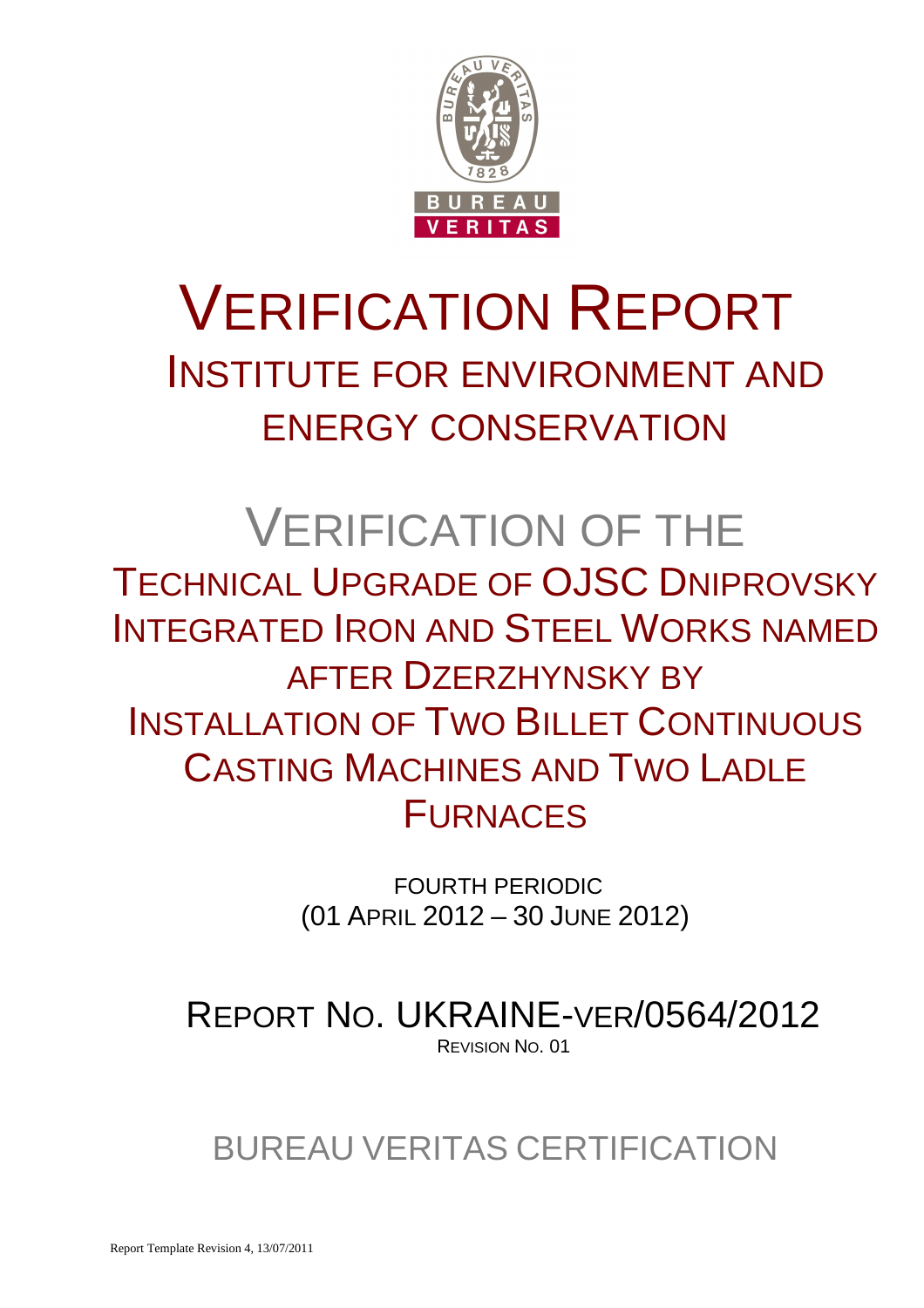

#### VERIFICATION REPORT

| Date of first issue:<br>16/08/2012       | Organizational unit:<br><b>Bureau Veritas Certification</b><br><b>Holding SAS</b> |
|------------------------------------------|-----------------------------------------------------------------------------------|
| Client:<br>Institute for Environment and | Client ref.:<br><b>Vasyl Vovchak</b>                                              |
| <b>Energy Conservation</b>               |                                                                                   |

Summary:

Bureau Veritas Certification has made the 4<sup>th</sup> periodic verification of the JI project "Technical Upgrade of OJSC Dniprovsky Integrated Iron and Steel Works named after Dzerzhynsky by Installation of Two Billet Continuous Casting Machines and Two Ladle Furnaces", ITL project ID UA1000280, the project of Institute for<br>Environment and Energy Conservation located in the town of Dniprodzerzhynsk, Dnipropetrovsk region, Ukraine, and applying the JI specific approach, on the basis of UNFCCC criteria for the JI, as well as criteria given to provide for consistent project operations, monitoring and reporting. UNFCCC criteria refer to Article 6 of the Kyoto Protocol, the JI rules and modalities and the subsequent decisions by the JI Supervisory Committee, as well as the host country criteria.

The verification scope is defined as a periodic independent review and ex post determination by the Accredited Entity of the monitored reductions in GHG emissions during defined verification period, and consisted of the following three phases: i) desk review of the monitoring report against project design and the baseline and monitoring plan; ii) follow-up interviews with project stakeholders; iii) resolution of outstanding issues and the issuance of the final verification report and opinion. The overall verification, from Contract Review to Verification Report & Opinion, was conducted using Bureau Veritas Certification internal procedures.

The first output of the verification process is a list of Clarification. Corrective Actions Requests, Forward Actions Requests (CL, CAR and FAR), presented in Appendix A.

In summary, Bureau Veritas Certification confirms that the project is implemented as planned and described in approved project design documents. Installed equipment being essential for generating emission reduction runs reliably and is calibrated appropriately. The monitoring system is in place and the project is generating GHG emission reductions. The GHG emission reduction is calculated accurately and without material errors. omissions, or misstatements, and the ERUs issued totalize 345 782 tonnes of CO<sub>2</sub> equivalent for the monitoring period from 01/04/2012 to 30/06/2012.

Our opinion relates to the project's GHG emissions and resulting GHG emission reductions reported and related to the approved project baseline and monitoring, and its associated documents.

| Report No.:                                             | Subject Group:             |                                                    |
|---------------------------------------------------------|----------------------------|----------------------------------------------------|
| UKRAINE-ver/0564/2012<br>JI.                            |                            |                                                    |
| Project title:                                          |                            |                                                    |
| Technical                                               | Upgrade of OJSC Dniprovsky |                                                    |
| Integrated Iron and Steel Works named after             |                            |                                                    |
| Dzerzhynsky by Installation of Two                      | <b>Billet</b>              |                                                    |
| Continuous Casting Machines and Two Ladle               |                            |                                                    |
| <b>Furnaces</b>                                         |                            |                                                    |
| Work carried out by:                                    |                            |                                                    |
| Rostislav Topchiy - Team Leader, Lead Verifier          |                            |                                                    |
| Vitaliy Minyaylo - Team Member, Verifier                |                            |                                                    |
| Igor Alekseenko - Team Member, Technical                |                            |                                                    |
| expert                                                  |                            |                                                    |
| Work reviewed by:                                       |                            |                                                    |
| Ivan Sokolov - Internal Technical Reviewer              |                            | No distribution without permission from the        |
| Elena Mazlova - Technical expert                        |                            | Certific Client or responsible organizational unit |
| Work approved by:                                       |                            |                                                    |
| Ivan Sokolov - Operational Manager                      |                            | Limited distribution                               |
| Date of this revision:<br>Rev. No.:<br>16/08/2012<br>01 | Number of pages:<br>31     |                                                    |
|                                                         |                            | Unrestricted distribution                          |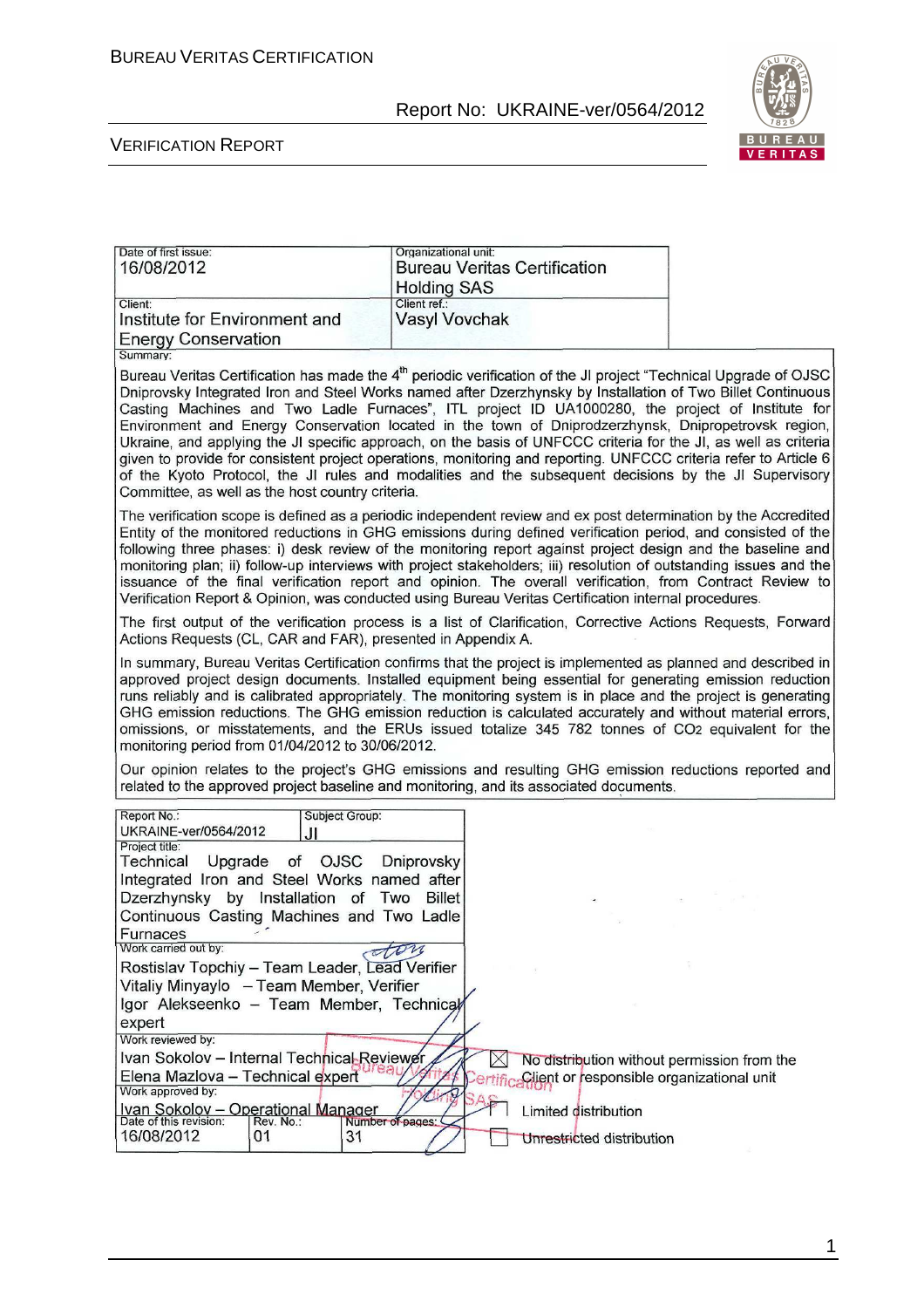| 1<br>1.1       | Objective                                                                    | 4               |
|----------------|------------------------------------------------------------------------------|-----------------|
| 1.2            | Scope                                                                        | $\overline{4}$  |
| 1.3            | <b>Verification Team</b>                                                     | $\overline{4}$  |
| $\overline{2}$ |                                                                              | $.5\,$          |
| 2.1            | <b>Review of Documents</b>                                                   | 5               |
| 2.2            | Follow-up Interviews                                                         | 6               |
| 2.3            | Resolution of Clarification, Corrective and Forward Action<br>Requests       | 6               |
| 3              |                                                                              | $\overline{.7}$ |
| 3.1            | Remaining issues and FARs from previous verifications                        | 8               |
| 3.2            | Project approval by Parties involved (90-91)                                 | 8               |
| 3.3            | Project implementation (92-93)                                               | 8               |
| 3.4            | Compliance of the monitoring plan with the monitoring<br>methodology (94-98) | 10              |
| 3.5            | Revision of monitoring plan (99-100) Not applicable                          | 10              |
| 3.6            | Data management (101)                                                        | 10              |
| 3.7            | Verification regarding programmes of activities (102-110)<br>Not applicable  | 12              |
| 4              |                                                                              |                 |
| 5              |                                                                              |                 |
|                |                                                                              |                 |

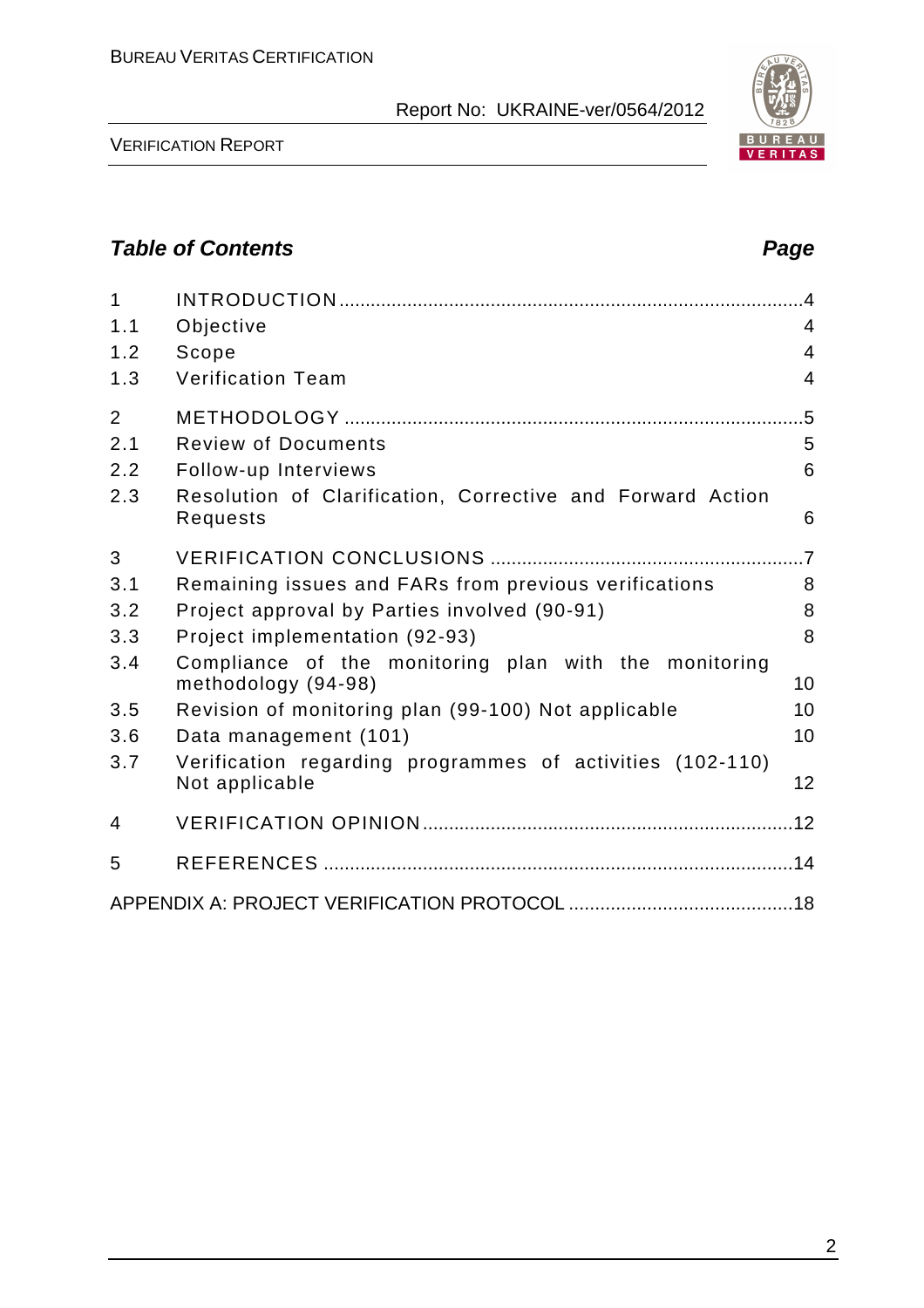

VERIFICATION REPORT

#### **Abbreviations**

| <b>Accredited Independent Entity</b>                                         |
|------------------------------------------------------------------------------|
| <b>Bureau Veritas Certification Holding SAS</b>                              |
| <b>Corrective Action Request</b>                                             |
| <b>Continuous Casting Machines</b>                                           |
| Clean Development Mechanism                                                  |
| <b>Clarification Request</b>                                                 |
| <b>Carbon Dioxide</b>                                                        |
| <b>Designated Focal Point</b>                                                |
| PJSC "Dniprovsky Integrated Iron and Steel Works named<br>after Dzerzhynsky" |
| Determination and Verification Manual                                        |
| <b>Emission Reduction Unit</b>                                               |
| <b>Forward Action Request</b>                                                |
| Green House Gas(es)                                                          |
| Intergovernmental Panel on Climate Change                                    |
| Joint Implementation                                                         |
| Joint Implementation Supervisory Committee                                   |
| Ladle Furnace                                                                |
| <b>Monitoring Plan</b>                                                       |
| <b>Monitoring Report</b>                                                     |
| <b>Project Design Document</b>                                               |
| United Nations Framework Convention for Climate Change                       |
|                                                                              |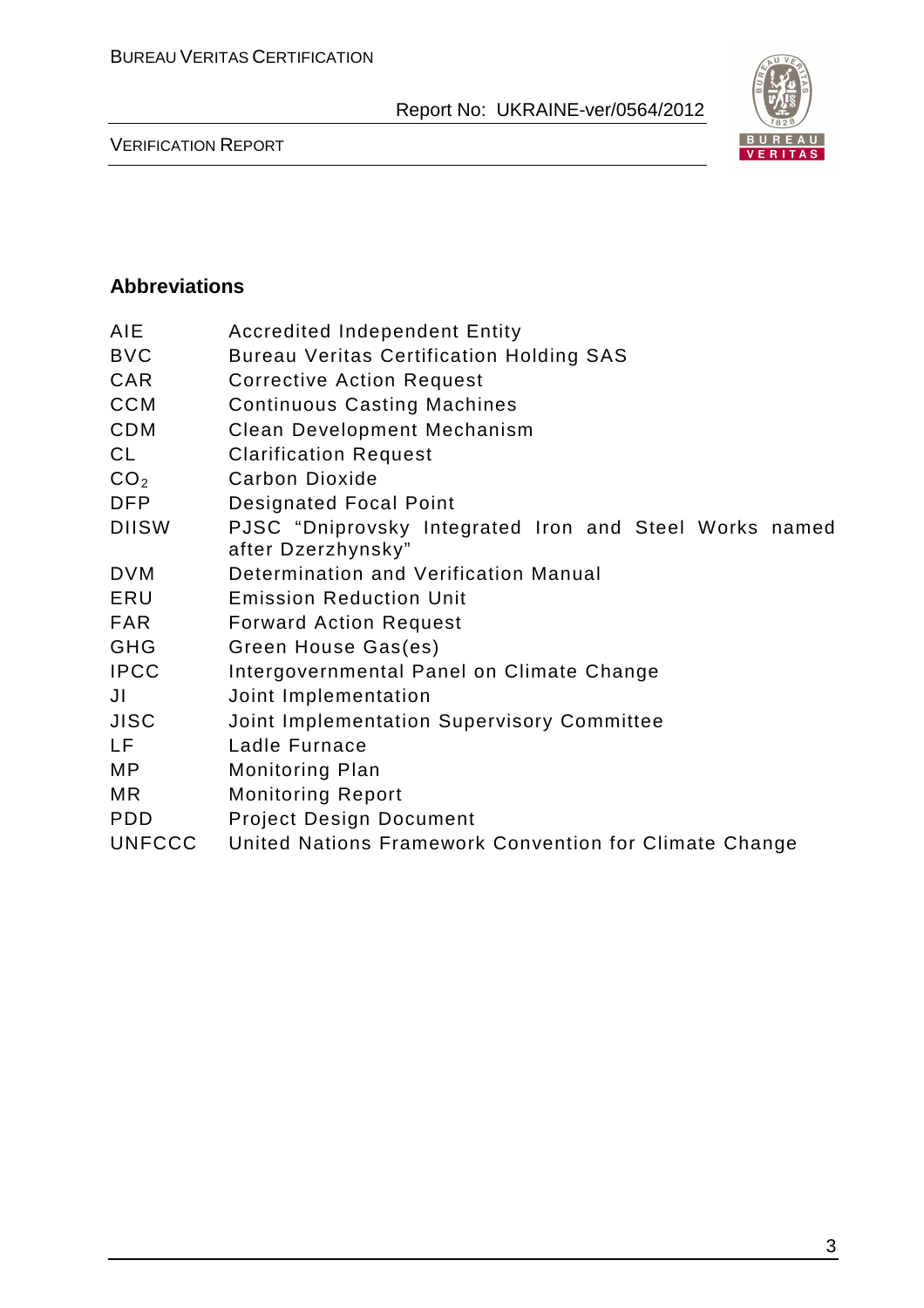

VERIFICATION REPORT

# **1 INTRODUCTION**

Institute for Environment and Energy Conservation has commissioned Bureau Veritas Certification to verify the emission reductions of its JI project "Technical Upgrade of OJSC Dniprovsky Integrated Iron and Steel Works named after Dzerzhynsky by Installation of Two Billet Continuous Casting Machines and Two Ladle Furnaces" (hereafter called "the project") at the at 18-B Kirova Street, Dniprodzerzhynsk, Dnipropetrovsk region, Ukraine.

This report summarizes the findings of the verification of the project, performed on the basis of UNFCCC criteria, as well as criteria given to provide for consistent project operations, monitoring and reporting.

The verification covers the period from the  $1<sup>st</sup>$  April 2012 to 30<sup>th</sup> June 2012.

# **1.1 Objective**

Verification is the periodic independent review and ex post determination by the Accredited Independent Entity of the monitored reductions in GHG emissions during defined verification period.

The objective of verification can be divided in Initial Verification and Periodic Verification.

UNFCCC criteria refer to Article 6 of the Kyoto Protocol, the JI rules and modalities and the subsequent decisions by the JI Supervisory Committee, as well as the host country criteria.

# **1.2 Scope**

The verification scope is defined as an independent and objective review of the project design document, the project's baseline study, monitoring plan and monitoring report, and other relevant documents. The information in these documents is reviewed against Kyoto Protocol requirements, UNFCCC rules and associated interpretations.

The verification is not meant to provide any consulting towards the Client. However, stated requests for clarifications, corrective and/or forward actions may provide input for improvement of the project monitoring towards reductions in the GHG emissions.

# **1.3 Verification Team**

The verification team consists of the following personnel: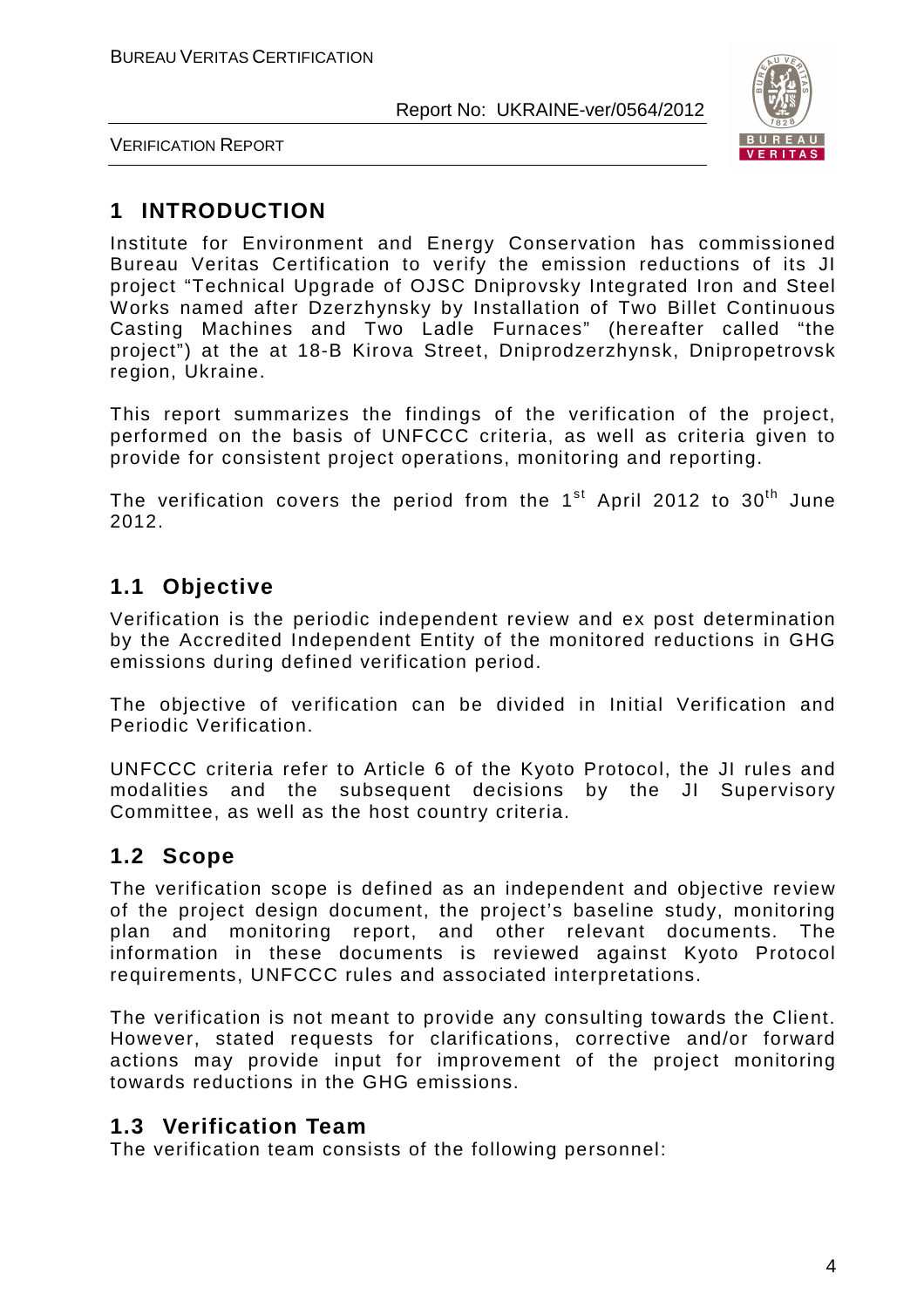

VERIFICATION REPORT

Rostislav Topchiy Bureau Veritas Certification, Team Leader, Climate Change Lead Verifier

Vitaliy Minyaylo Bureau Veritas Certification, Team Member, Climate Change Verifier

Igor Alekseenko Bureau Veritas Certification, Team Member, Technical Expert

This verification report was reviewed by:

Ivan Sokolov Bureau Veritas Certification, Internal Technical Reviewer

Elena Mazlova Bureau Veritas Certification Technical Expert

# **2 METHODOLOGY**

The overall verification, from Contract Review to Verification Report & Opinion, was conducted using Bureau Veritas Certification internal procedures.

In order to ensure transparency, a verification protocol was customized for the project, according to the version 01 of the Joint Implementation Determination and Verification Manual, issued by the Joint Implementation Supervisory Committee at its 19 meeting on 04/12/2009. The protocol shows, in a transparent manner, criteria (requirements), means of verification and the results from verifying the identified criteria. The verification protocol serves the following purposes:

- It organizes, details and clarifies the requirements a JI project is expected to meet;
- It ensures a transparent verification process where the verifier will document how a particular requirement has been verified and the result of the verification.

The completed verification protocol is enclosed in Appendix A to this report.

# **2.1 Review of Documents**

The Monitoring Report (MR) submitted by Institute for Environment and Energy Conservation and additional background documents related to the project design, baseline, and monitoring plan, i.e. country Law, Project Design Document (PDD), Guidance on criteria for baseline setting and monitoring, Host party criteria, Kyoto Protocol, Clarifications on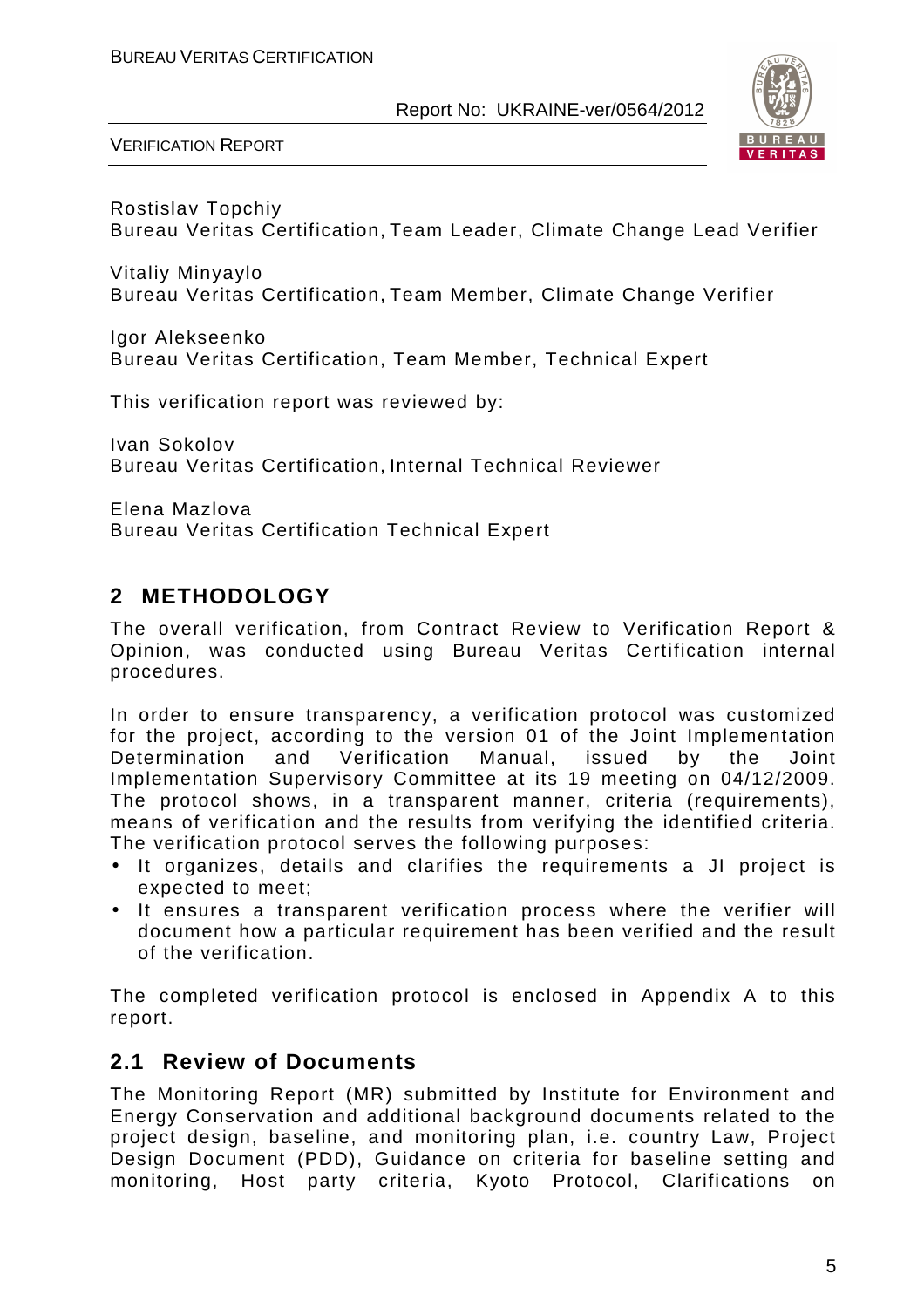

VERIFICATION REPORT

Verification Requirements to be Checked by an Accredited Independent Entity were reviewed.

The verification findings presented in this report relate to the Monitoring Report version 1 of 23/07/2012, version 2 of 15/08/2012 and project as described in the determined PDD.

# **2.2 Follow-up Interviews**

On 07/08/2012 Bureau Veritas Certification verification team conducted a visit to the project site (PJSC "Dniprovsky Integrated Iron and Steel Works named after Dzerzhynsky") and performed (on-site) interviews with project stakeholders to confirm selected information and to resolve issues identified in the document review. Representatives of Institute for Environment and Energy Conservation and PJSC "Dniprovsky Integrated Iron and Steel Works named after Dzerzhynsky" were interviewed (see References). The main topics of the interviews are summarized in Table1.

| <b>Interviewed</b>                 | <b>Interview topics</b>                            |
|------------------------------------|----------------------------------------------------|
| organization                       |                                                    |
|                                    |                                                    |
| PJSC "Dniprovsky                   | Organizational structure                           |
| Integrated Iron and                | Responsibilities and authorities                   |
| <b>Steel Works named</b>           | Roles and responsibilities for data collection and |
| after Dzerzhynsky"                 | processing                                         |
|                                    | Installation of equipment                          |
|                                    | Data logging, archiving and reporting              |
|                                    | Metering equipment control                         |
|                                    | Metering record keeping system, database           |
|                                    | IT management                                      |
|                                    | Training of personnel                              |
|                                    | Quality management procedures and technology       |
|                                    | Internal audits and check-ups                      |
| Consultant:                        | Baseline methodology                               |
| Institute for                      | Monitoring plan                                    |
| Environment and                    | Monitoring report                                  |
| <b>Energy Conservation</b><br>Ltd. | Deviations from PDD                                |

#### **Table 1 Interview topics**

# **2.3 Resolution of Clarification, Corrective and Forward Action Requests**

The objective of this phase of the verification is to raise the requests for corrective actions and clarification and any other outstanding issues that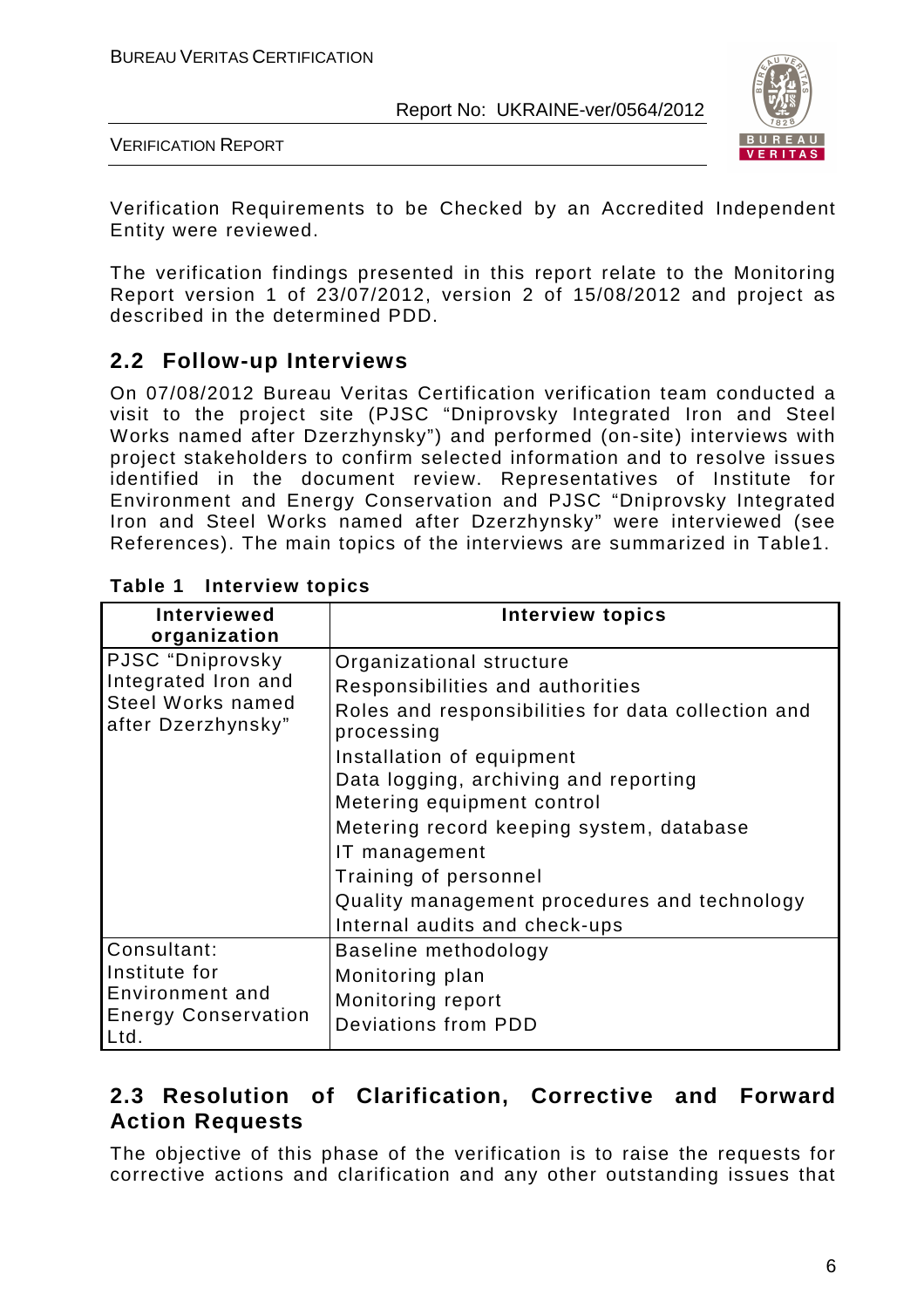

VERIFICATION REPORT

needed to be clarified for Bureau Veritas Certification positive conclusion on the GHG emission reduction calculation.

If the Verification Team, in assessing the monitoring report and supporting documents, identifies issues that need to be corrected, clarified or improved with regard to the monitoring requirements, it should raise these issues and inform the project participants of these issues in the form of:

(a) Corrective action request (CAR), requesting the project participants to correct a mistake that is not in accordance with the monitoring plan;

(b) Clarification request (CL), requesting the project participants to provide additional information for the Verification Team to assess compliance with the monitoring plan;

(c) Forward action request (FAR), informing the project participants of an issue, relating to the monitoring that needs to be reviewed during the next verification period.

The Verification Team will make an objective assessment as to whether the actions taken by the project participants, if any, satisfactorily resolve the issues raised, if any, and should conclude its findings of the verification.

To guarantee the transparency of the verification process, the concerns raised are documented in more detail in the verification protocol in Appendix A.

# **3 VERIFICATION CONCLUSIONS**

In the following sections, the conclusions of the verification are stated.

The findings from the desk review of the original monitoring documents and the findings from interviews during the follow up visit are described in the Verification Protocol in Appendix A.

The Clarification, Corrective and Forward Action Requests are stated, where applicable, in the following sections and are further documented in the Verification Protocol in Appendix A. The verification of the Project resulted in 07 Corrective Action Requests.

The number between brackets at the end of each section corresponds to the DVM paragraph.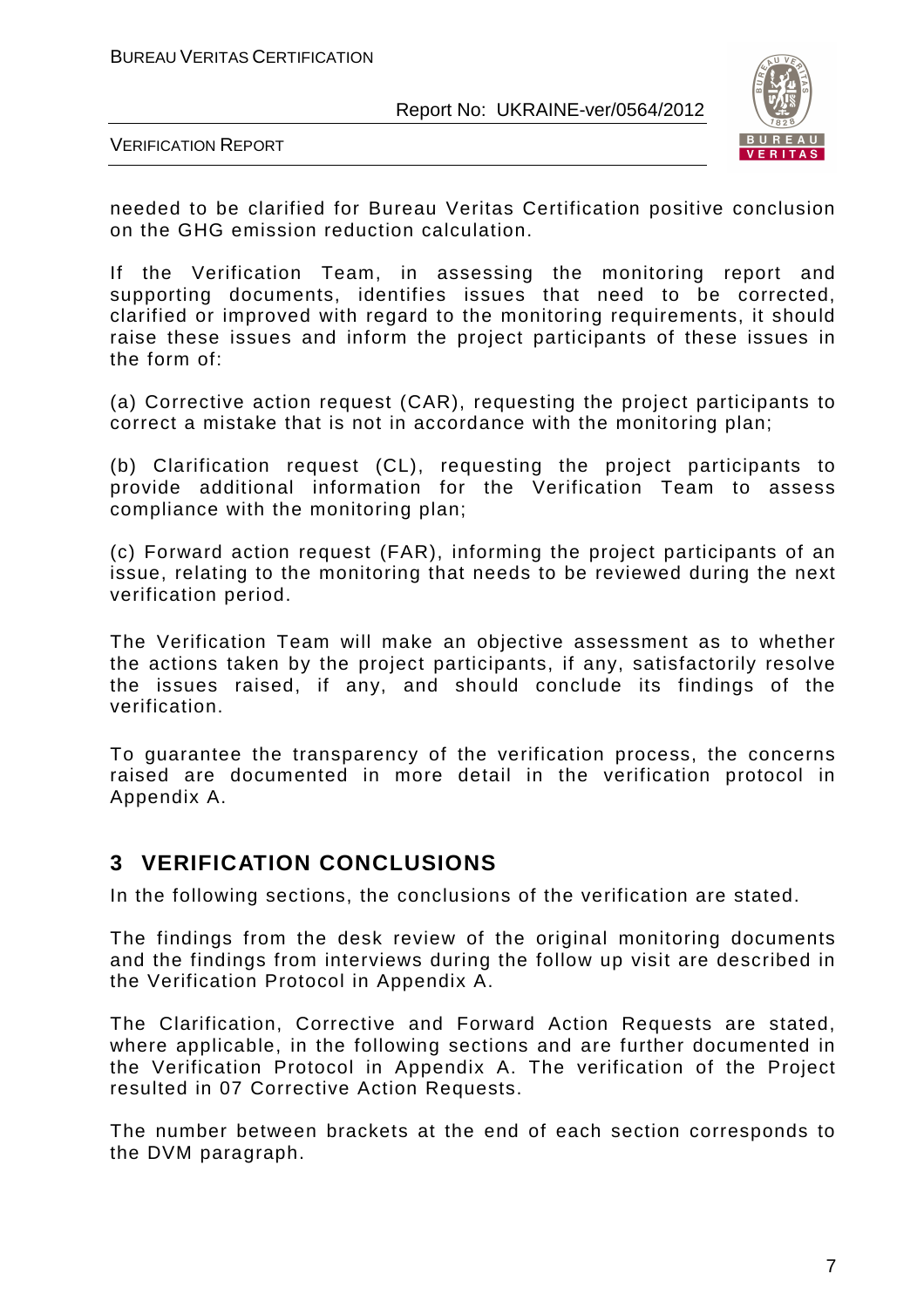

VERIFICATION REPORT

# **3.1 Remaining issues and FARs from previous verifications**

Remaining issues and FARs from previous verification are absent.

# **3.2 Project approval by Parties involved (90-91)**

The project was approved by the host Party, Ukraine, which is confirmed by the Letter of Approval No. 2077/23/7 dated 08/08/2011 issued by State Environmental Investment Agency of Ukraine. As to the other Party involved, although the PDD indicates it as Spain with "Endesa Carbono" company being a legal entity project participant, the written approval for the current JI project was issued by the Netherlands authorizing Endesa Carbono to participate in this Project for the purpose of article 6 of the Kyoto Protocol (Declaration of Approval ref. No 2011JI28 dated 05/07/2011 issued by NL Agency, implementing agency of the Ministry of Economic Affairs, Agriculture and Innovation of the Netherlands). This happened because of the fact that the Spanish company Endesa Carbono has its accounts in national registries of both Spain and the Netherlands.

Bureau Veritas Certification received written approvals from the project participants and does not doubt their authenticity.

The abovementioned written approvals are unconditional.

#### **3.3 Project implementation (92-93)**

The project which is being implemented at the PJSC "Dniprovsky Integrated Iron and Steel Works named after Dzerzhynsky" (DIISW), is strengthen competitiveness of steelmaking process and reduce load on the environment, including through reduction of greenhouse gas (GHG) emissions into atmosphere, management of DIISW and ISD decided to upgrade the Plant's process cycle by introducing two ladle furnaces (LF 1 and LF 2) and two new seven-strand billet continuous casting machines (CCM 1 and CCM 3).

The project technology envisages that steel molten in converters are dressed in the new two LFs where ferroalloys and other required additives are fed. LFs additionally consume electricity compared to the baseline scenario, however they allow for shorter Furnace Process time and lower temperatures LD-Converters. Generally, energy saving in LD-Converters, as the result of LFs implementation, leads to reduction of overall energy intensity and stabilization of the furnace process. Thus, out-of-furnace treatment (secondary steelmaking) of steel at LFs saves time, energy, and produces higher quality steel on a consistent basis.

The project technology also envisages that steel treated at LFs are fed into new seven-strand billet CCMs allowing direct square billet production.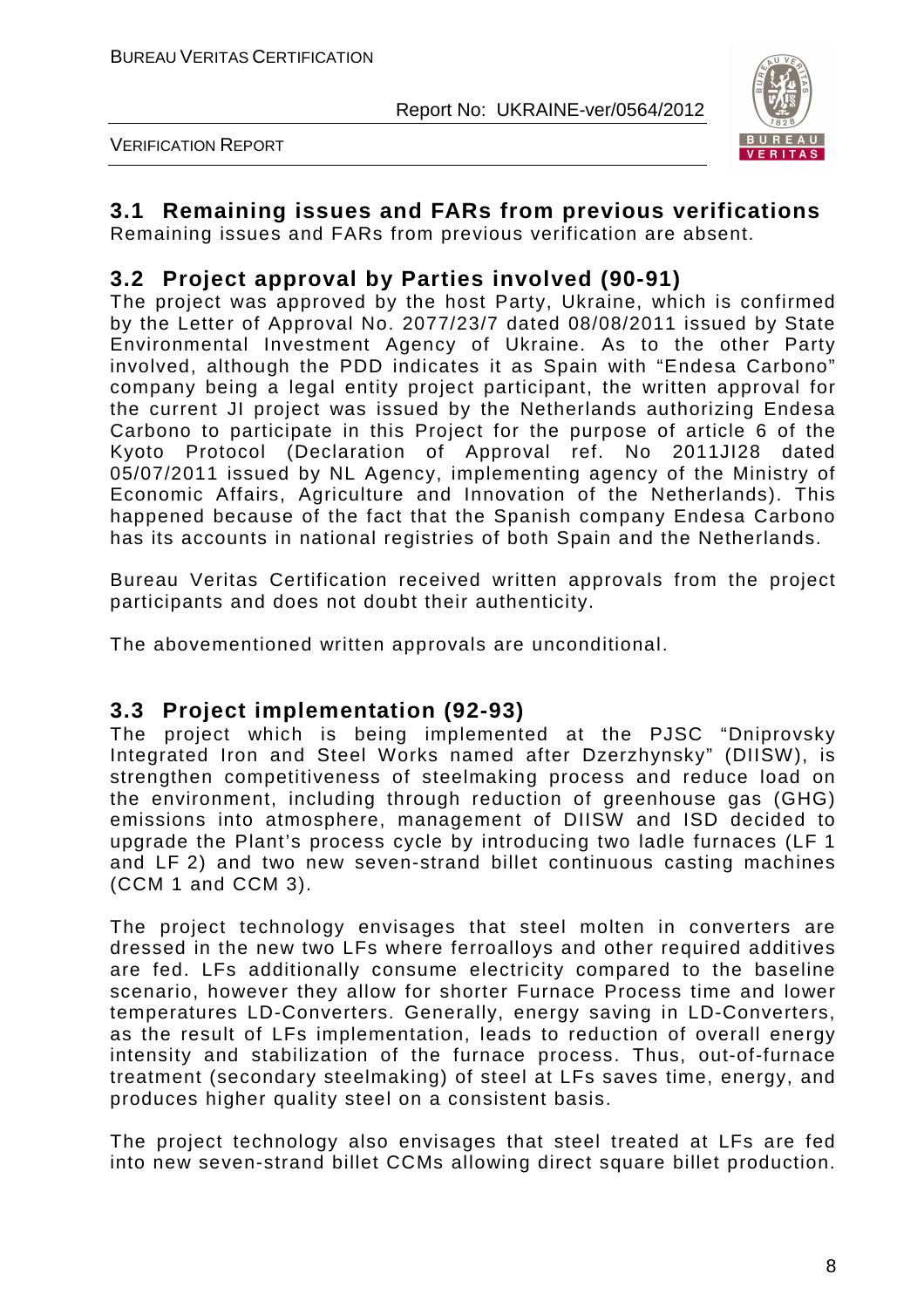

VERIFICATION REPORT

This, compared to the baseline scenario, leads to lower amount of clippings and energy saving.

Сonstruction of CCM 1 was started in August 2007 and was completed in November 2008. First commissioning casting processes on CCM 1 had been conducted during August-September and commercial operation of equipment started from the 1-st of October 2008, thereafter first volumes of square billets were produced in the fourth quarter of 2008. According to the State Committee Protocol acceptance of finished object into operation is dated 16.12.2008.

Implementation of LF 1 was started in April 2007 and was completed in June 2009 (according to the Protocol on object readiness for setting into operation dated 07.09.2009).

Implementation of CCM 3 was started in May 2009 (according to the Protocol on object readiness for setting into operation dated 28.01.2011) and was completed in January 2011.

Implementation of LF 2 was started in August 2008 (according to the Permit for construction works # 76 dated 22.08.2008) and was completed during the 1-st quarter of 2012 (the Certificate # 16412016059 dated 01.02.2012 concerning compliance of the built object).

During the considered monitoring period such facilities as CCM 1, CCM 3, LF 1 and LF 2 were operational.

During the 4<sup>th</sup> monitoring period some deviations of actual emission reductions from emission reductions estimated in PDD were observed.

According to PDD version 08, emission reductions for the monitoring period from 01/04/2012 to 30/06/2012 were expected 444 950 tonnes of CO2 equivalent. According Monitoring Report version 2 emission reductions achieved are 345 782 tonnes of  $CO<sub>2</sub>$  equivalent.

The reason for this is that baseline and project line scenarios were developed according to the scenario of perspective plan of steel production growth, which unfortunately has not justified due to the crisis of 2008-2011.

The identified areas of concern as to the project implementation, project participants response and BVC's conclusion are described in Appendix A, Table 2 (refer to CAR 01).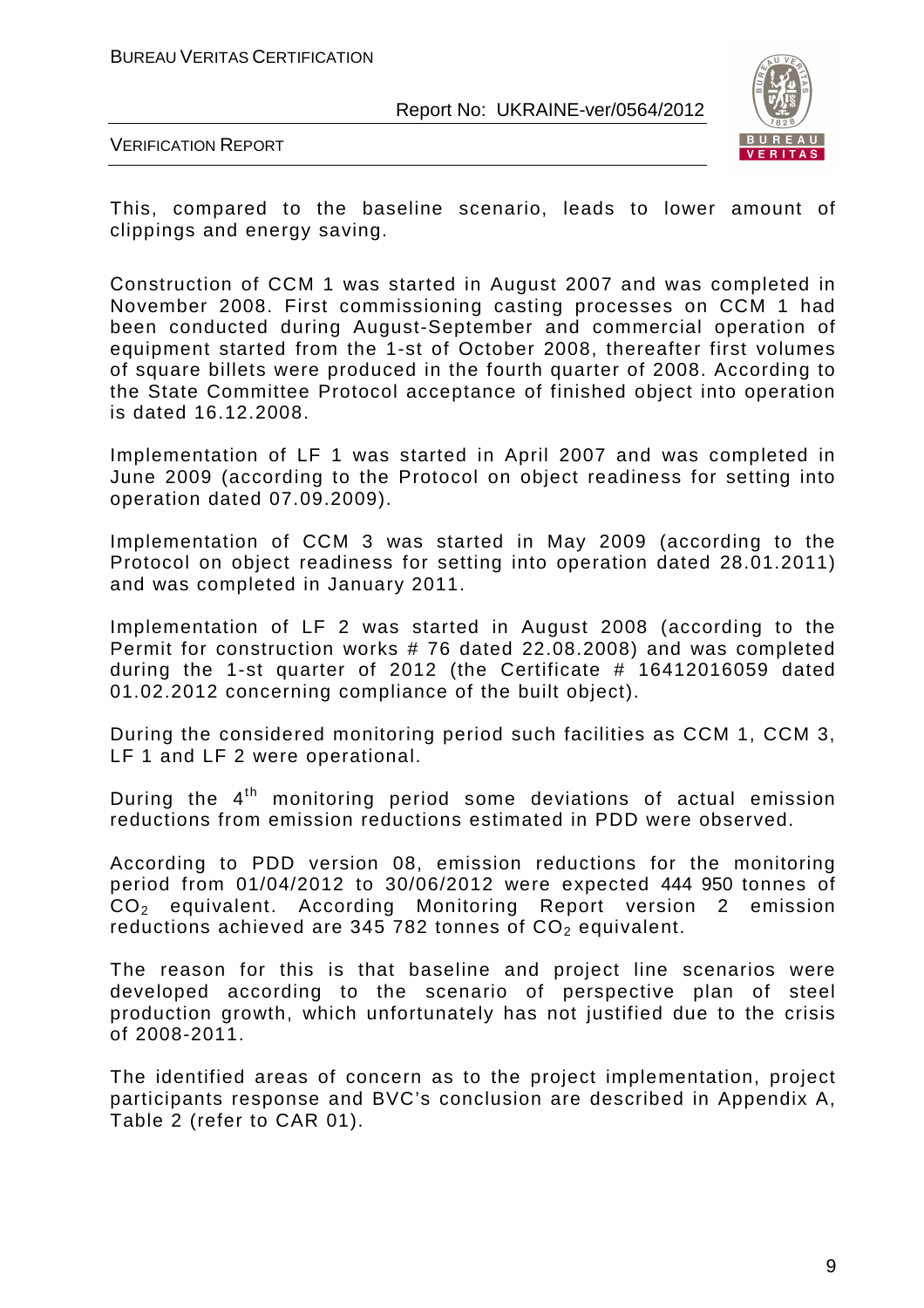

VERIFICATION REPORT

# **3.4 Compliance of the monitoring plan with the monitoring methodology (94-98)**

The monitoring occurred in accordance with the PDD regarding which the determination has been deemed final and is so listed on the UNFCCC JI website.

For calculating the emission reductions, key factors, such as actual amount of total steel output in the project scenario, specific fuel and energy resources consumption in production processes, specific electricity consumption etc., influencing the baseline emissions and the activity level of the project and the emissions as well as risks associated with the project were taken into account, as appropriate.

Data sources used for calculating emission reductions, such as appropriately calibrated measuring equipment, enterprise's records, national officially approved data on the emission factor for Ukrainian power grid published by National Environmental Agency of Ukraine, IPCC guidelines are clearly identified, reliable and transparent.

Emission factors, including default emission factors, are selected by carefully balancing accuracy and reasonableness, and appropriately justified of the choice.

The calculation of emission reductions is based on conservative assumptions and the most plausible scenarios in a transparent manner.

The identified areas of concern as to the compliance of the monitoring plan with the monitoring methodology, project participants response and BVC's conclusion are described in Appendix A, Table 2 (refer to CAR 02, CAR 03, CAR 04, CAR 05).

# **3.5 Revision of monitoring plan (99-100)**

Not applicable.

# **3.6 Data management (101)**

The data and their sources, provided in monitoring report, are clearly identified, reliable and transparent.

The implementation of data collection procedures is in accordance with the monitoring plan, including the quality control and quality assurance procedures.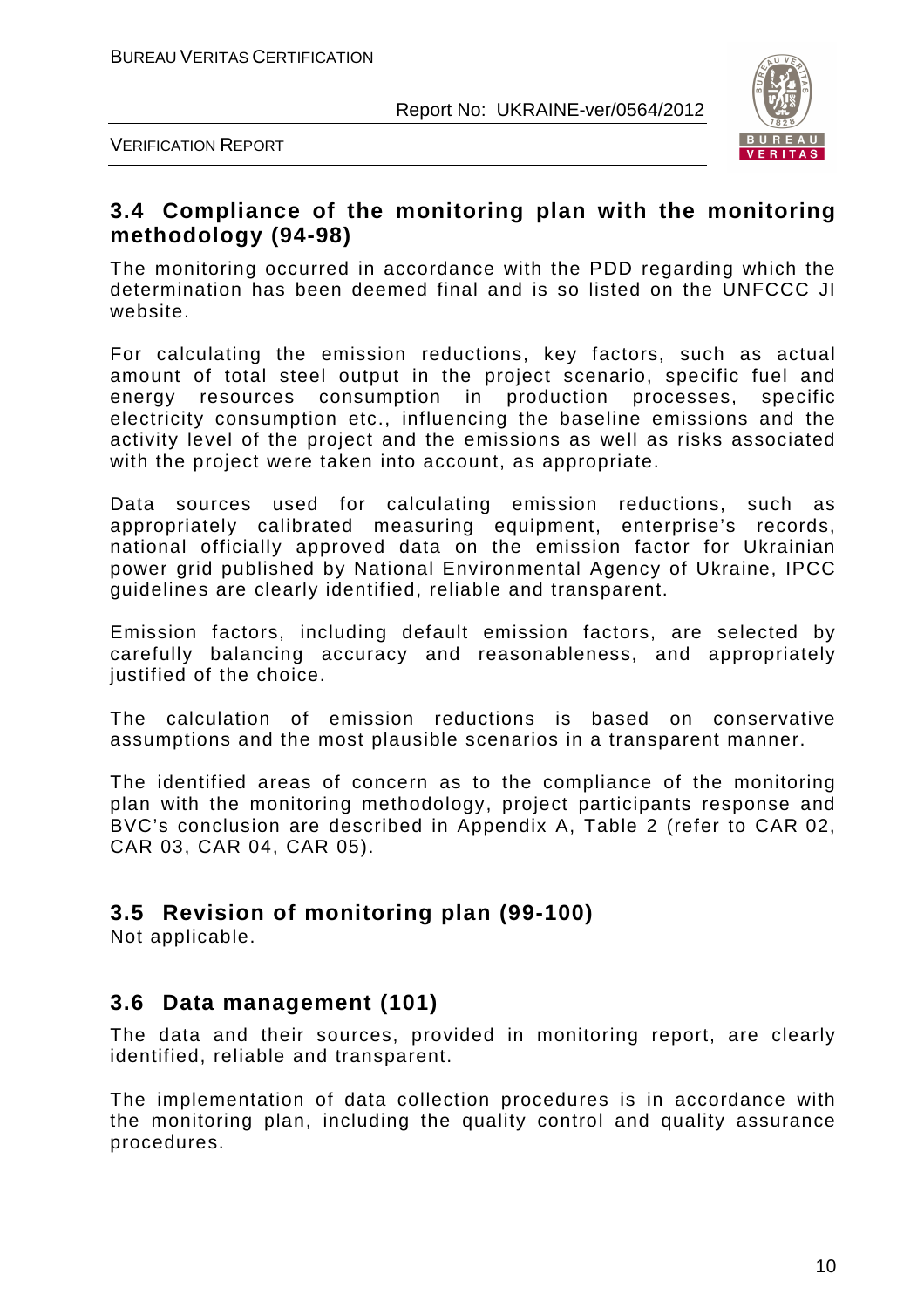

VERIFICATION REPORT

The monitoring of JI project indicators at DIISW is realized on regular basis where the system of data collection on fuel and energy resources consumption is being used. The data needed for the monitoring of the project is collected during the process of normal equipment use. The monitoring of the project is carried out according to standard operational practices established at the enterprise. The scheme of data collection is provided in the section 6 of the Monitoring Report.

The quality assurance procedures are based on the Plant's quality management system certified against the requirements of ISО 9001:2008 international standard. Moreover, the occupational health and safety management system in accordance with OHSAS 18001 standard and environmental management system in accordance with ISO 14001 were implemented at the Plant in 2009.

The roles and obligation within the project monitoring are presented under the section 9 of the Monitoring Report.

The function of the monitoring equipment, including its calibration status, is in order. The measurement equipment used for project monitoring is serviced, calibrated and maintained in accordance with the original manufacturer's instructions, industry standards and internal procedures; relevant records are kept as required. As to the internal procedures, the calibration and verification are regulated by internal standards of DIISW such as STP 230-35-07 Metrological Support of Measuring Equipment.

The evidence and records used for the monitoring are maintained in a traceable manner. Data is collected into electronic database of DIISW as well as in paper format. Data is further compiled in day-to-day records, quarterly records, and annual records. All records are finally stored in Planning-economic department. All necessary information for monitoring of GHGs emission reductions are stored in paper and electronic formats and will be saved till the end of the crediting period and for two years after the last operation with ERUs from the project.

The data collection and management system for the project is in accordance with the monitoring plan.

The Monitoring Report provides sufficient information on the assigning roles, responsibilities and authorities for implementation and maintenance of monitoring procedures including control of data. The verification team confirms effectiveness of the existing management and operational systems and found them eligible for reliable project monitoring.

The identified areas of concern as to the data management, project participants response and BVC's conclusion are described in Appendix A, Table 2 (refer to CAR 06, CAR 07).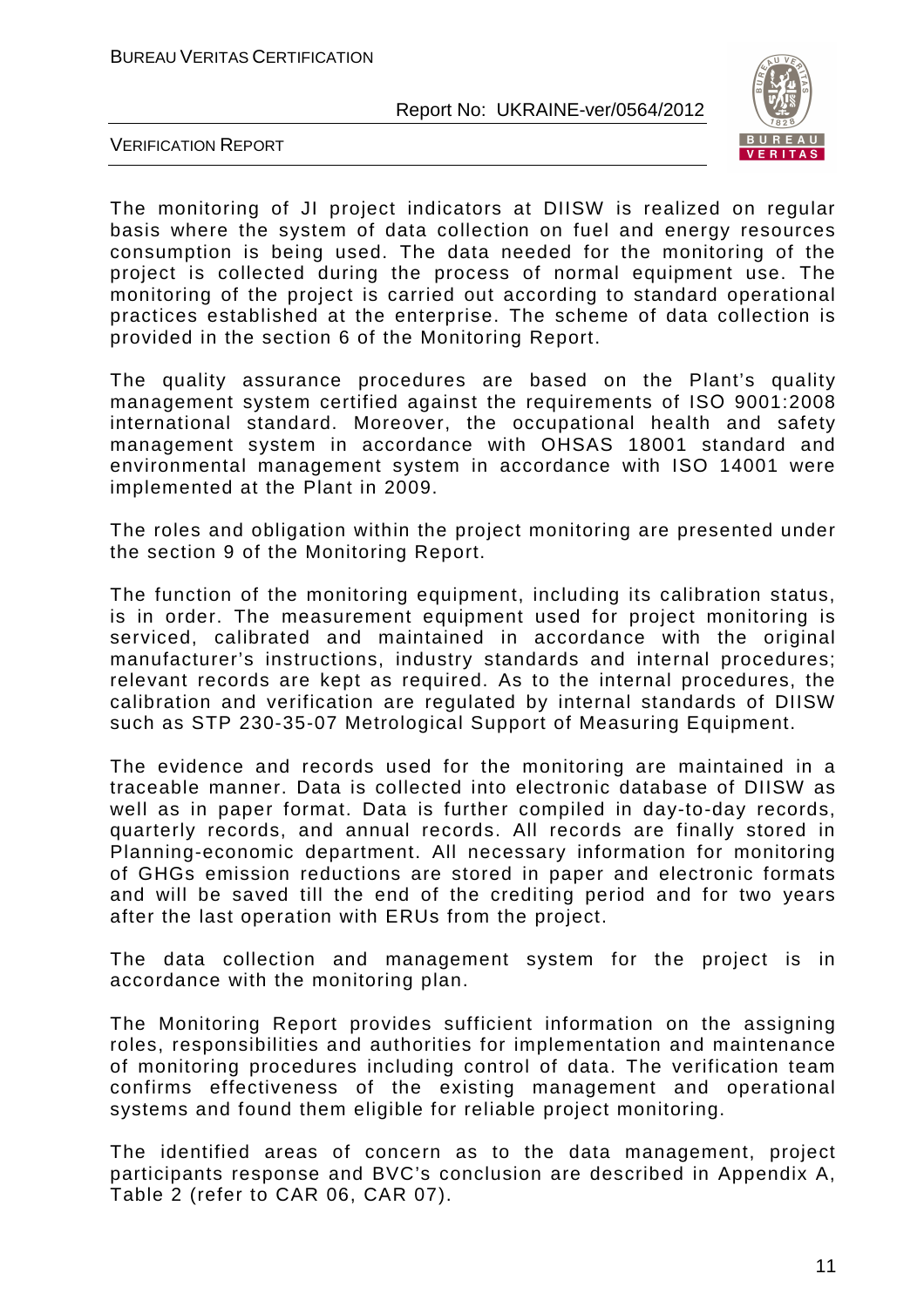

VERIFICATION REPORT

# **3.7 Verification regarding programmes of activities (102- 110)**

Not applicable.

# **4 VERIFICATION OPINION**

Bureau Veritas Certification has performed the  $4<sup>th</sup>$  verification of the "Technical Upgrade of OJSC Dniprovsky Integrated Iron and Steel Works named after Dzerzhynsky by Installation of Two Billet Continuous Casting Machines and Two Ladle Furnaces" Project in Ukraine, which applies JI specific approach. The verification was performed on the basis of UNFCCC criteria and host country criteria and also on the criteria given to provide for consistent project operations, monitoring and reporting.

The verification consisted of the following three phases: i) desk review of the monitoring report against project design and the baseline and monitoring plan; ii) follow-up interviews with project stakeholders; iii) resolution of outstanding issues and the issuance of the final verification report and opinion.

The management of the Institute for Environment and Energy Conservation is responsible for the preparation of the GHG emissions data and the reported GHG emissions reductions of the project on the basis set out within the project Monitoring Plan indicated in the final PDD version 08. The development and maintenance of records and reporting procedures in accordance with that plan, including the calculation and determination of GHG emission reductions from the project, is the responsibility of the management of the project.

Bureau Veritas Certification verified the Project Monitoring Report, version 2 for the reporting period indicated below. Bureau Veritas Certification confirms that the project is implemented is implemented as planned and described in approved project design documents. Installed equipment being essential for generating emission reduction runs reliably and is calibrated appropriately. The monitoring system is in place and the project is generating GHG emission reductions.

Bureau Veritas Certification can confirm that the GHG emission reduction is accurately calculated and is free of material errors, omissions, or misstatements. Our opinion relates to the project's GHG emissions and resulting GHG emission reductions reported and related to the approved project baseline and monitoring, and its associated documents. Based on the information we have seen and evaluated, we confirm, with a reasonable level of assurance, the following statement: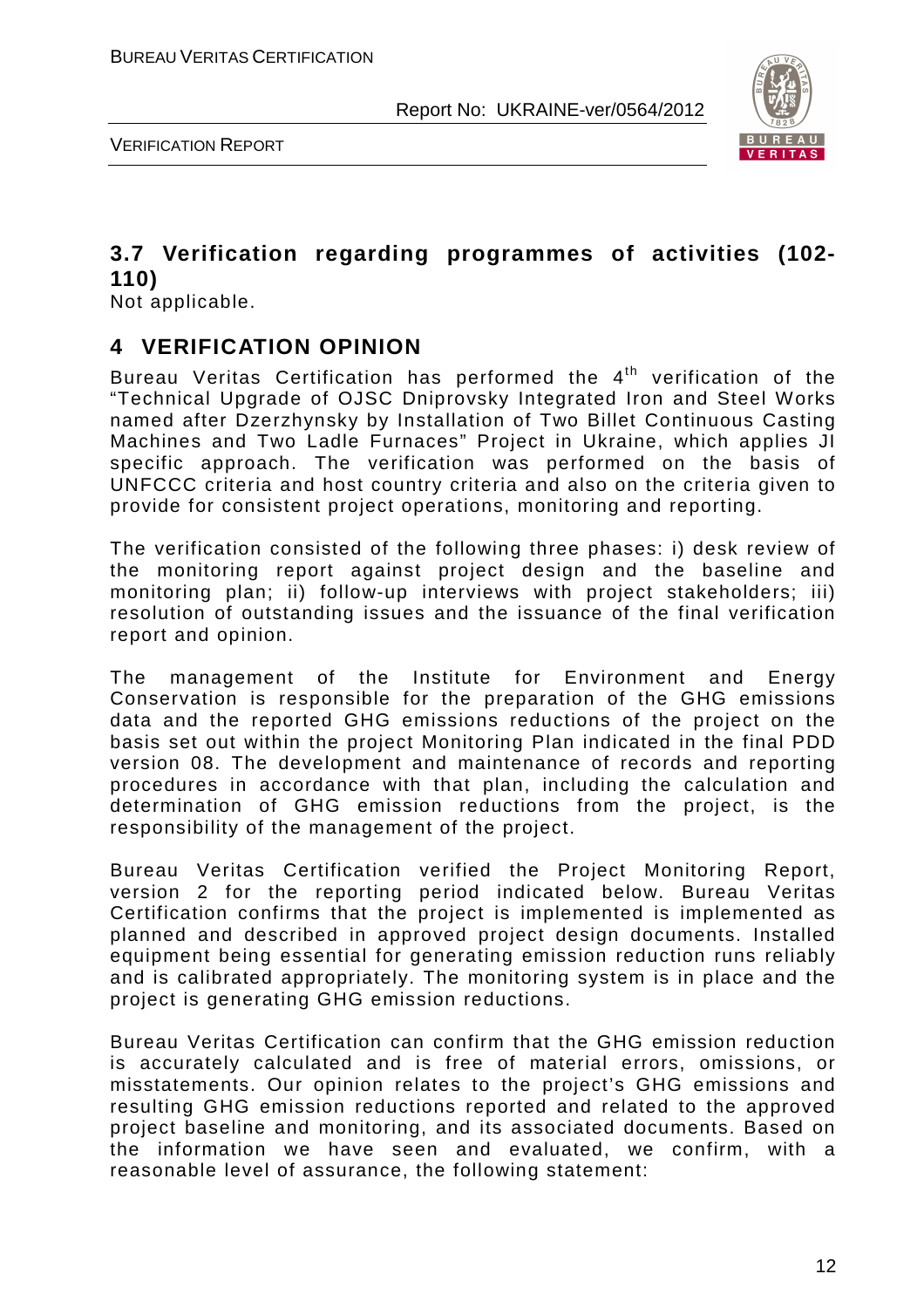

VERIFICATION REPORT

#### Reporting period: From 01/04/2012 to 30/06/2012

Baseline emissions : 1 824 459 tonnes of CO<sub>2</sub> equivalent. Project emissions : 1 478 677 tonnes of CO<sub>2</sub> equivalent.

Emission Reductions : 345 782 tonnes of CO<sub>2</sub> equivalent.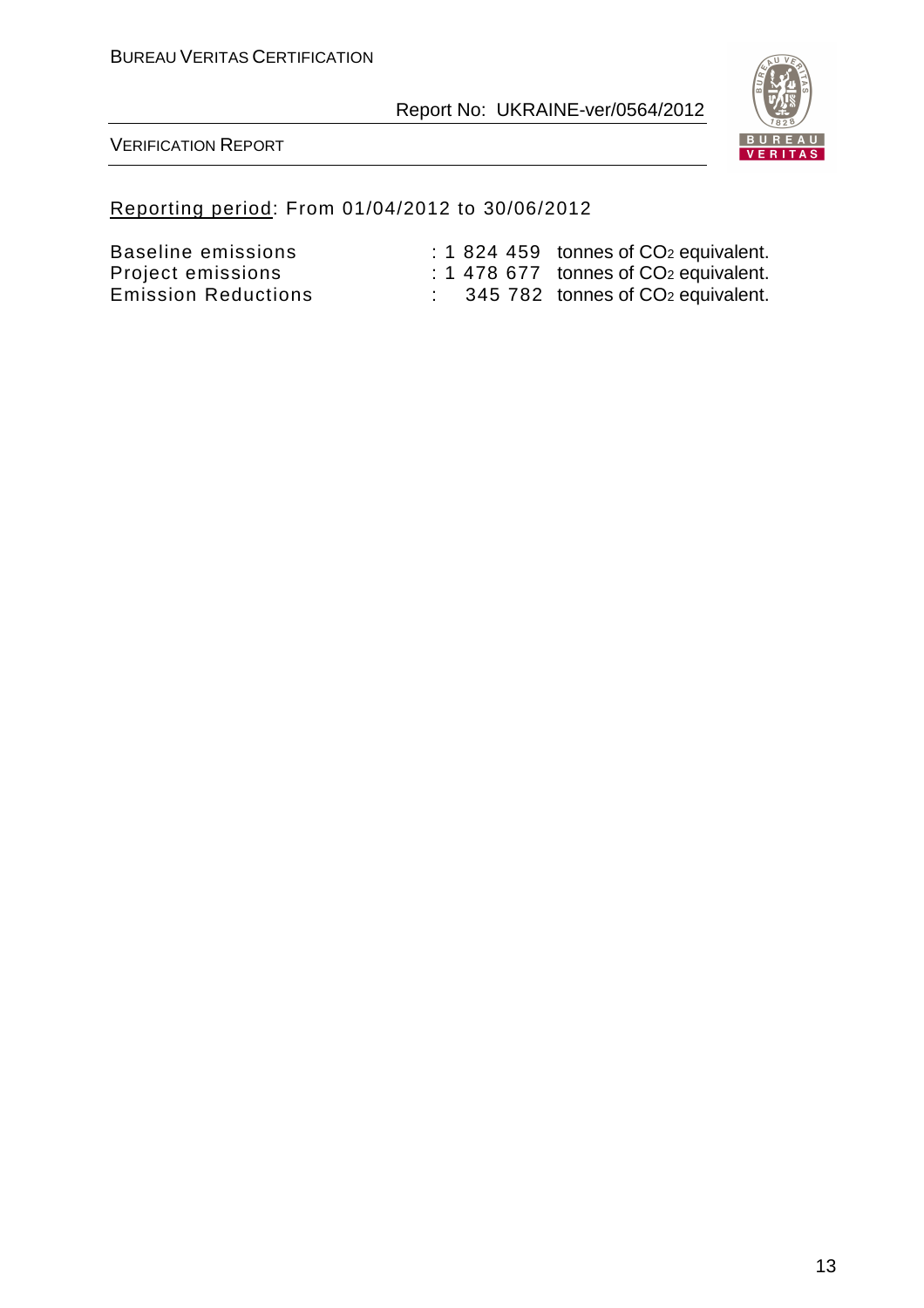

VERIFICATION REPORT

# **5 REFERENCES**

#### **Category 1 Documents:**

Documents provided by the project participants that relate directly to the GHG components of the project.

- /1/ Monitoring Report for the period from 01/04/2012 till 30/06/2012 version 1 dated 23/07/2012
- /2/ Monitoring Report for the period from 01/04/2012 till 30/06/2012 version 2 dated 15/08/2012
- /3/ Calculation of emission reductions for the period 01/04/2012 till 30/06/2012, Excel file
- /4/ PDD "Technical Upgrade of OJSC Dniprovsky Integrated Iron and Steel Works named after Dzerzhynsky by Installation of Two Billet Continuous Casting Machines and Two Ladle Furnaces", version 8 dated 12/07/2011
- /5/ Determination Report "Technical Upgrade of OJSC Dniprovsky Integrated Iron and Steel Works named after Dzerzhynsky by Installation of Two Billet Continuous Casting Machines and Two Ladle Furnaces" No.UKRAINE-det/0170/2010, rev.05 of 12/07/2011 issued by Bureau Veritas Certification
- /6/ Letter of Approval No. 2077/23/7 dated 08/08/2011 issued by State Environmental Investment Agency of Ukraine
- /7/ Declaration of Approval ref. No 2011JI28 dated 05/07/2011 issued by NL Agency, implementing agency of the Ministry of Economic Affairs, Agriculture and Innovation of the Netherlands

#### **Category 2 Documents:**

Background documents related to the design and/or methodologies employed in the design or other reference documents.

| N <sub>2</sub> | Name of the document                                                                                                                                                                                  |
|----------------|-------------------------------------------------------------------------------------------------------------------------------------------------------------------------------------------------------|
| 1.             | Certificate Series DP №16412016059 from 01.02.2012. The<br>compliance of construction ladle furnaces Nº2. Inspectorate of<br>State Architectural and Construction Control in Dnipropetrovsk<br>region |
| 2.             | Technical report for the blast in May 2012                                                                                                                                                            |
| 3.             | Technical report for the blast in April 2012                                                                                                                                                          |
| 4.             | Technical report for the blast in June 2012                                                                                                                                                           |
| 5.             | Technical report sinter plant №2 April 2012                                                                                                                                                           |
| 6.             | Technical report sinter plant Nº2 in May 2012                                                                                                                                                         |
| 7.             | Technical report sinter plant Nº2 in June 2012                                                                                                                                                        |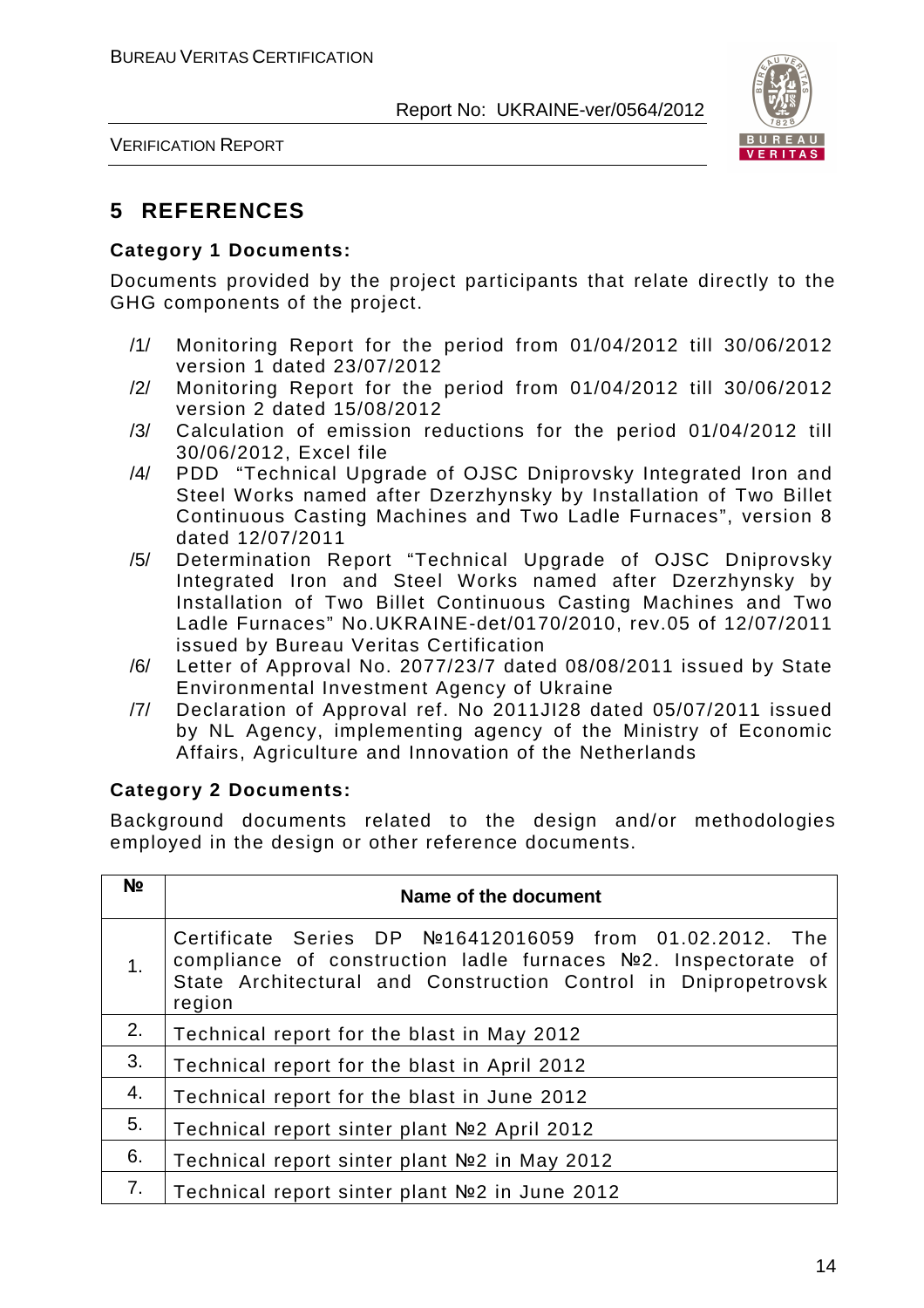

| 8.  | Report on internal audits of management systems ISO 14001,<br>OHSAS 18001 for the II quarter 2012                                                          |
|-----|------------------------------------------------------------------------------------------------------------------------------------------------------------|
| 9.  | Schedule of Internal audits QMS in 2012                                                                                                                    |
| 10. | Report on audit of QMS on 25.06.2012                                                                                                                       |
| 11. | Report on audit of QMS on 19.06.2012                                                                                                                       |
| 12. | Report on air protection for the II quarter 2012                                                                                                           |
| 13. | Passport physical-chemical parameters of natural gas for April<br>2012                                                                                     |
| 14. | Passport physical-chemical parameters of natural gas for May<br>2012                                                                                       |
| 15. | Passport physical-chemical parameters of natural gas for June<br>2012                                                                                      |
| 16. | Report on produced, transmitted and consumed active power at<br>PJSC «Dniprovsky Integrated Iron and Steel Works named after<br>Dzerzhynsky» in April 2012 |
| 17. | Report on produced, transmitted and consumed active power at<br>PJSC «Dniprovsky Integrated Iron and Steel Works named after<br>Dzerzhynsky» in May 2012   |
| 18. | Report on produced, transmitted and consumed active power at<br>PJSC «Dniprovsky Integrated Iron and Steel Works named after<br>Dzerzhynsky» in June 2012  |
| 19. | Resolution №164 of<br>12.06.2012. On<br>the<br>organization<br>of<br>technological learning                                                                |
| 20. | Resolution Nº141 of 22.05.2012. On<br>the<br>organization<br>of<br>technological learning                                                                  |
| 21. | Protocol №1130 from 10.04.2012 of production and technical<br>courses. Converter plant                                                                     |
| 22. | Protocol №1059 from 03.05.2012 of production and technical<br>courses. Converter plant                                                                     |
| 23. | Protocol №1047 from 17.05.2012 retraining. Converter plant                                                                                                 |
| 24. | $N2737$ from 20.04.2012 of production and technical<br>Protocol<br>courses. Converter plant                                                                |
| 25. | Protocol №647 from 18.04.2012 retraining. Converter plant                                                                                                  |
| 26. | Protocol №648 from 20.04.2012 retraining. Converter plant                                                                                                  |
| 27. | Protocol №1171 from 24.04.2012 retraining. Converter plant                                                                                                 |
| 28. | Protocol №1172 from 11.05.2012 retraining. Converter plant                                                                                                 |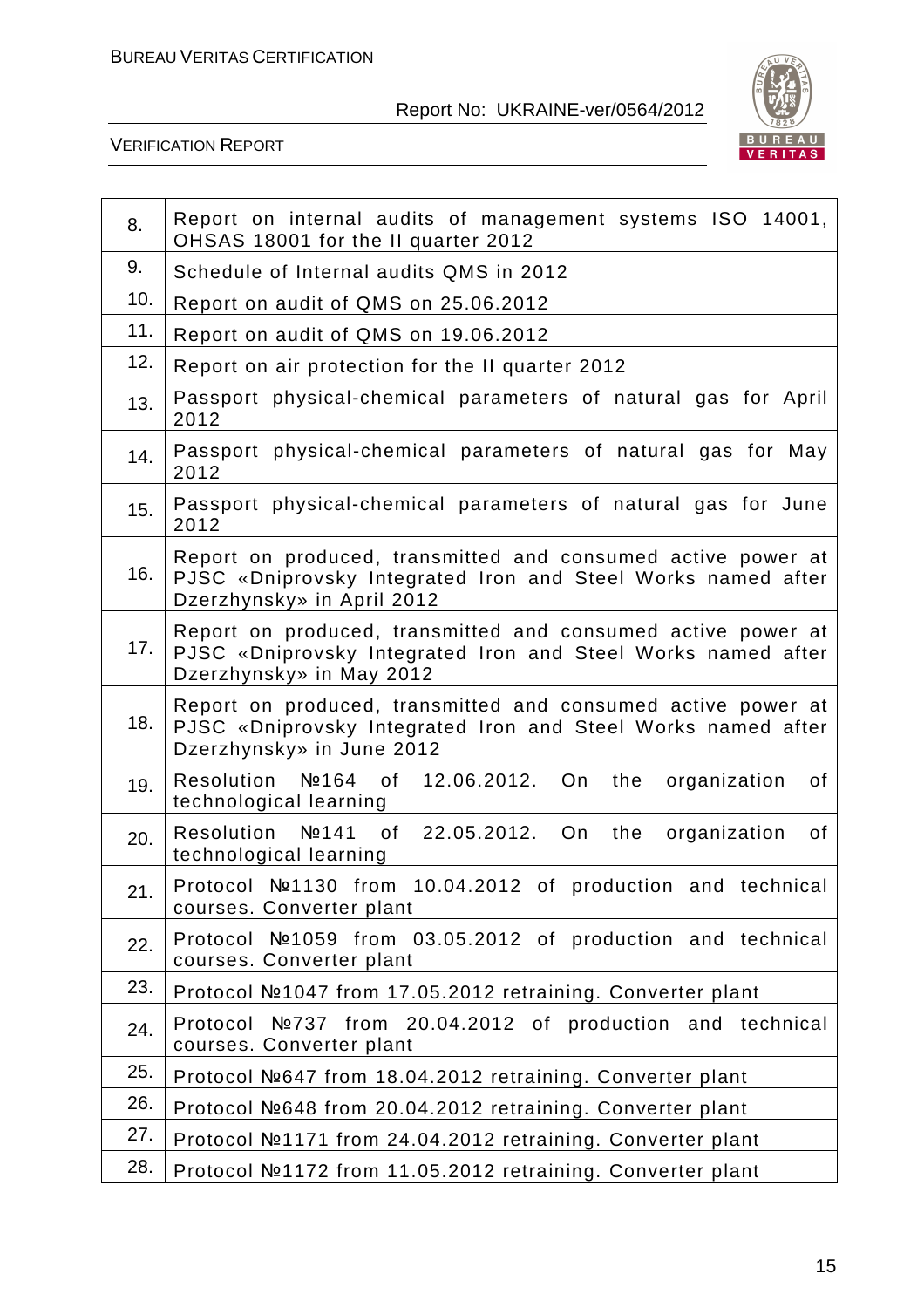

| 29. | Protocol №1173 from 22.05.2012 retraining. Converter plant                                                                                                                                                                                                                           |
|-----|--------------------------------------------------------------------------------------------------------------------------------------------------------------------------------------------------------------------------------------------------------------------------------------|
| 30. | List of factory trained personnel for the II quarter 2012                                                                                                                                                                                                                            |
| 31. | Passport. Electricity meter MT №112041                                                                                                                                                                                                                                               |
| 32. | Passport. Electricity meter 196 №036935                                                                                                                                                                                                                                              |
| 33. | Passport. Electricity meter И670 №112201                                                                                                                                                                                                                                             |
| 34. | Passport. Electricity meter ИТ №113149                                                                                                                                                                                                                                               |
| 35. | Passport. Electricity meter <i>MT</i> №114308                                                                                                                                                                                                                                        |
| 36. | Passport. Electricity meter И670 №329704                                                                                                                                                                                                                                             |
| 37. | Passport. Electricity meter И670 №365746                                                                                                                                                                                                                                             |
| 38. | Passport. Electricity meter <i>V</i> 670M №366162                                                                                                                                                                                                                                    |
| 39. | Passport. Electricity meter <i>V</i> 670M №366527                                                                                                                                                                                                                                    |
| 40. | Passport. Electricity meter И670 №719571                                                                                                                                                                                                                                             |
| 41. | Passport. Electricity meter И670 №649492                                                                                                                                                                                                                                             |
| 42. | Passport. Electricity meter И670 №642969                                                                                                                                                                                                                                             |
| 43. | Passport. Electricity meter И670 №691911                                                                                                                                                                                                                                             |
| 44. | Passport. Electricity meter И670 №672417                                                                                                                                                                                                                                             |
| 45. | Passport. Electricity meter И670 №740734                                                                                                                                                                                                                                             |
| 46. | Passport. Electricity meter <i>V</i> 670M №801579                                                                                                                                                                                                                                    |
| 47. | Passport. Sensor Caфip-M №02619588                                                                                                                                                                                                                                                   |
| 48. | Passport. Sensor Caфip-M Nº03484802                                                                                                                                                                                                                                                  |
| 49. | Passport. Sensor Caфip-M №03393821                                                                                                                                                                                                                                                   |
| 50. | Passport. Sensor Caфip-M №03981694                                                                                                                                                                                                                                                   |
| 51. | Passport. Sensor Метран-100 №135282                                                                                                                                                                                                                                                  |
| 52. | Passport. Natural gas consumption meter Эргомер-126 №652                                                                                                                                                                                                                             |
| 53. | Passport. Natural gas consumption meter ДМ №51417                                                                                                                                                                                                                                    |
| 54. | Passport. Scales T675∏200 №0030                                                                                                                                                                                                                                                      |
| 55. | Passport. Scales 2372BB-150E/2C №72                                                                                                                                                                                                                                                  |
| 56. | Passport. Scales CB150000BM2 №04071037                                                                                                                                                                                                                                               |
| 57. | Certificate<br>№06544-5-1-26/3-ГОМС<br>$(N2$ 06544-5-3-158-BJ<br>(03.08.2011-03.08.2014). Area guide weight equipment shop<br>technology for weight systems PJSC «Dniprovsky Integrated Iron<br>and Steel Works named after Dzerzhynsky» Ministry of Industrial<br>Policy of Ukraine |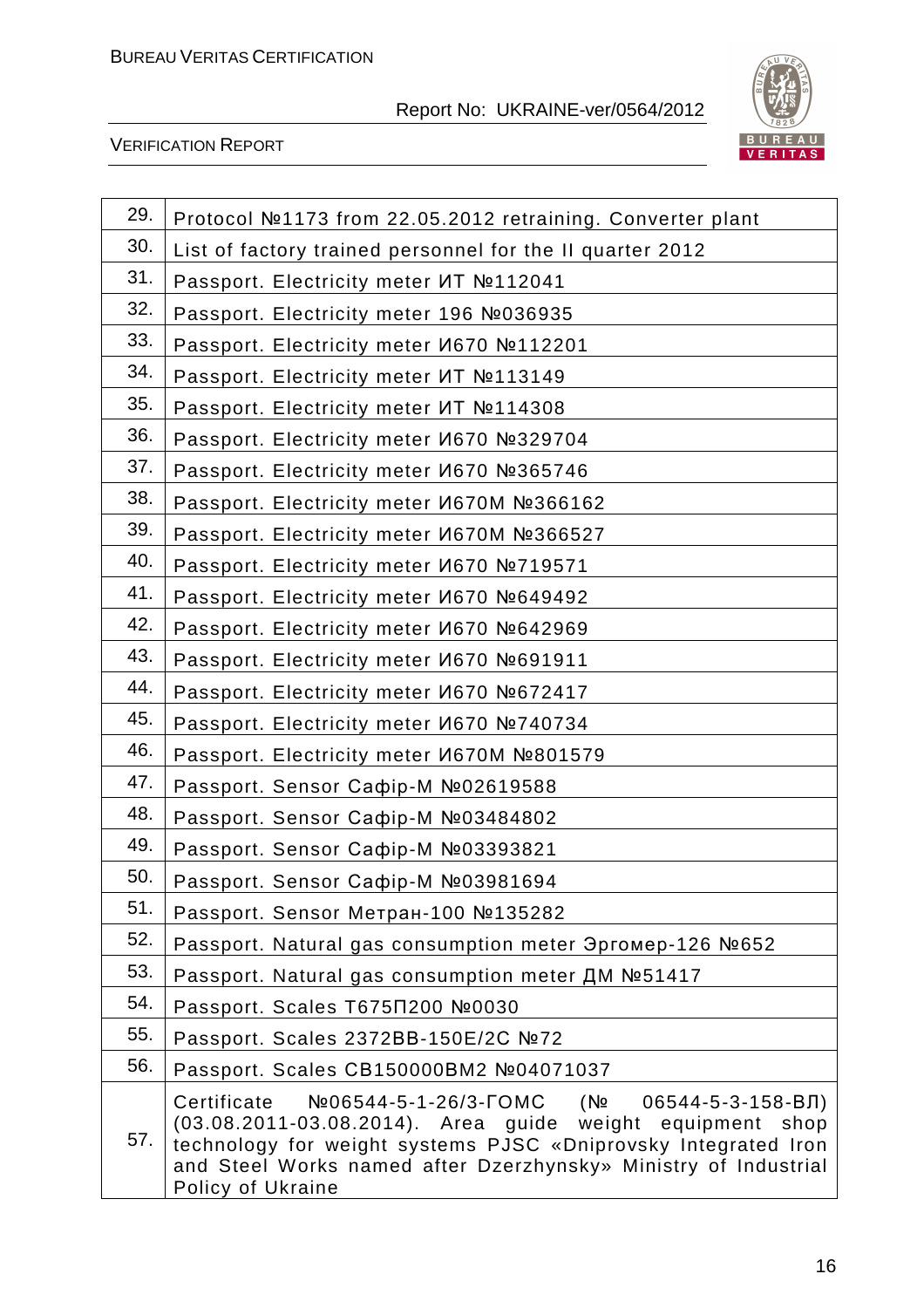

VERIFICATION REPORT

| <sup>58.</sup> Photo. Ladle Furnaces №2      |
|----------------------------------------------|
| 59. Photo. Scales CB150000BM2 Nº04071037     |
| 60.   Photo. Electricity meter LZQM Nº510557 |
| 61.   Photo. Electricity meter LZQM №510559  |

#### **Persons interviewed:**

List persons interviewed during the verification or persons that contributed with other information that are not included in the documents listed above.

- /1/ Rudenko Y.R. Head of the Laboratory of Technical Department of DIISW
- /2/ Zadorskaya A.G. Deputy Head of Production and Economic Department of DIISW
- /3/ Bogdanovic I.N. Head of the metrological laboratory of DIISW
- /4/ Rod A.G. Chief steelmaking worker of DIISW
- /5/ Hyriy Y. V. Chief sintering worker of DIISW
- /6/ Turkyn M. B. Deputy chief power engineer of DIISW
- /7/ Iehorov Y. V. Chief metrologist, Head of the control measuring equipment and facilities shop of DIISW
- /8/ Motsnyi V. V. Head of the technical department of DIISW
- /9/ Shabanova I. R. head of the personnel technical education and training department of DIISW
- /10/ Bairak Y. M. Acting head of the environmental protection service of DIISW
- /11/ Seredyuk V.V. Ecology department manager of Institute for Environment and Energy Conservation Ltd.
- /12/ Linnik Y. leading specialist of ecology department of Institute for Environment and Energy Conservation Ltd.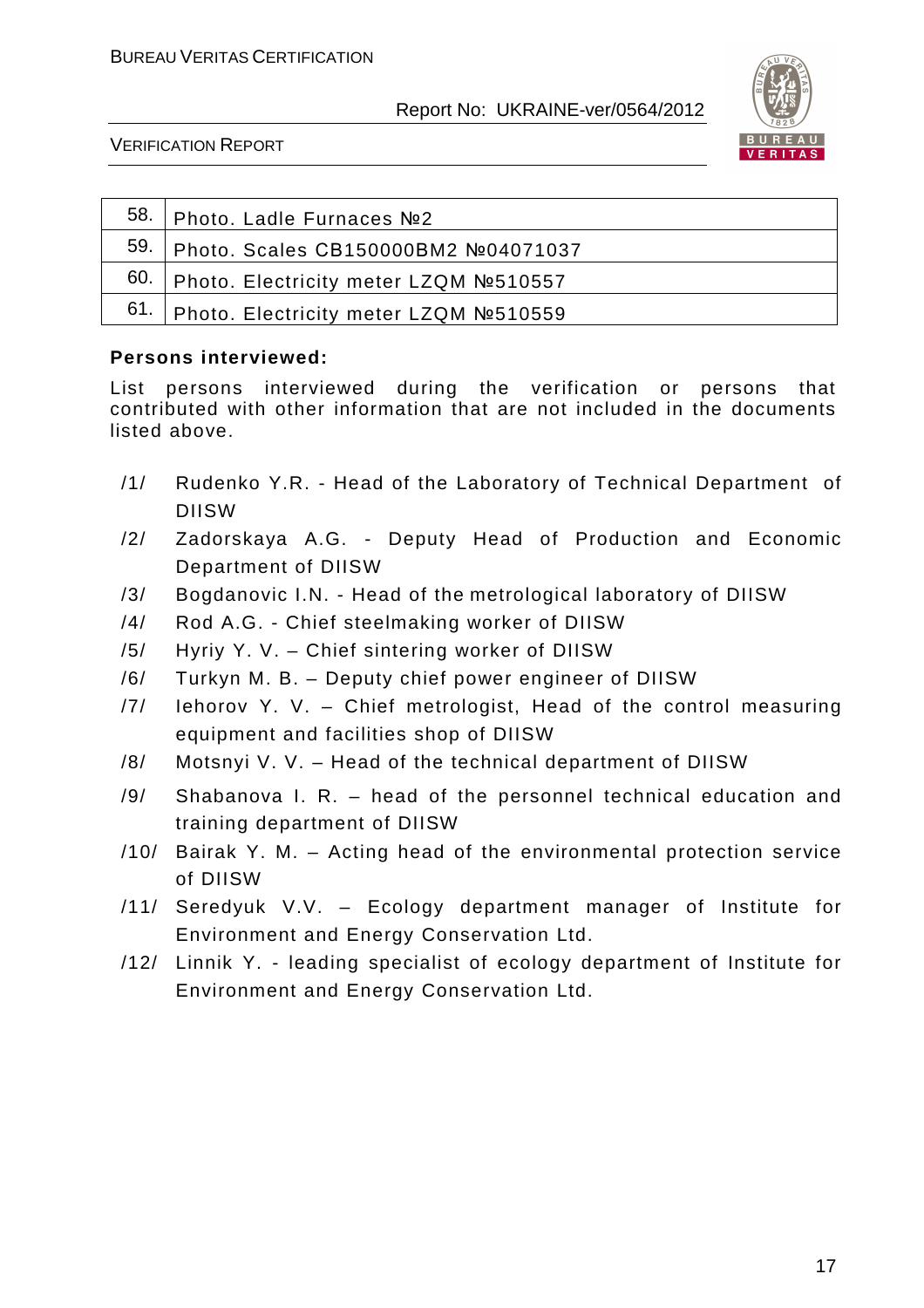

#### VERIFICATION REPORT

# **APPENDIX A: PROJECT VERIFICATION PROTOCOL**

#### **BUREAU VERITAS CERTIFICATION HOLDING SAS**

**Table 1. Check list for verification, according to the JOINT IMPLEMENTATION DETERMINATION AND VERIFICATION MANUAL (Version 01)** 

| <b>DVM</b><br><b>Paragraph</b> | <b>Check Item</b>                                                                                                                                                                                                                                                                 | <b>Initial finding</b>                                                                                                                                                                                                                                                                                                                                                                                                                                                                                                                                                                                                                                                                                                      | <b>Draft</b><br><b>Conclusion</b> | <b>Final</b><br><b>Conclusion</b> |  |
|--------------------------------|-----------------------------------------------------------------------------------------------------------------------------------------------------------------------------------------------------------------------------------------------------------------------------------|-----------------------------------------------------------------------------------------------------------------------------------------------------------------------------------------------------------------------------------------------------------------------------------------------------------------------------------------------------------------------------------------------------------------------------------------------------------------------------------------------------------------------------------------------------------------------------------------------------------------------------------------------------------------------------------------------------------------------------|-----------------------------------|-----------------------------------|--|
|                                | <b>Project approvals by Parties involved</b>                                                                                                                                                                                                                                      |                                                                                                                                                                                                                                                                                                                                                                                                                                                                                                                                                                                                                                                                                                                             |                                   |                                   |  |
| 90                             | Has the DFPs of at least one Party<br>involved, other than the host Party,<br>issued a written project approval when<br>submitting the first verification report to<br>the secretariat for publication in<br>accordance with paragraph 38 of the JI<br>guidelines, at the latest? | As to the other Party involved, although the PDD<br>indicates it as Spain with "Endesa Carbono" company<br>being a legal entity project participant, the written<br>approval for the current JI project was issued by the<br>Netherlands authorizing Endesa Carbono to participate<br>in this Project for the purpose of article 6 of the Kyoto<br>Protocol (Declaration of Approval ref. No 2011JI28<br>dated 05/07/2011 issued by NL Agency, implementing<br>agency of the Ministry of Economic Affairs, Agriculture<br>and Innovation of the Netherlands). This happened<br>because of the fact that the Spanish company Endesa<br>Carbono has its accounts in national registries of both<br>Spain and the Netherlands. | OK.                               | <b>OK</b>                         |  |
| 91                             | Are all the written project approvals by<br>Parties involved unconditional?                                                                                                                                                                                                       | Yes, all the written project approvals by Parties<br>involved are unconditional.                                                                                                                                                                                                                                                                                                                                                                                                                                                                                                                                                                                                                                            | <b>OK</b>                         | OK                                |  |
| <b>Project implementation</b>  |                                                                                                                                                                                                                                                                                   |                                                                                                                                                                                                                                                                                                                                                                                                                                                                                                                                                                                                                                                                                                                             |                                   |                                   |  |
| 92                             | Has the project been implemented in                                                                                                                                                                                                                                               | Construction of CCM 1 was started in August 2007 and                                                                                                                                                                                                                                                                                                                                                                                                                                                                                                                                                                                                                                                                        | <b>CAR 01</b>                     | OK                                |  |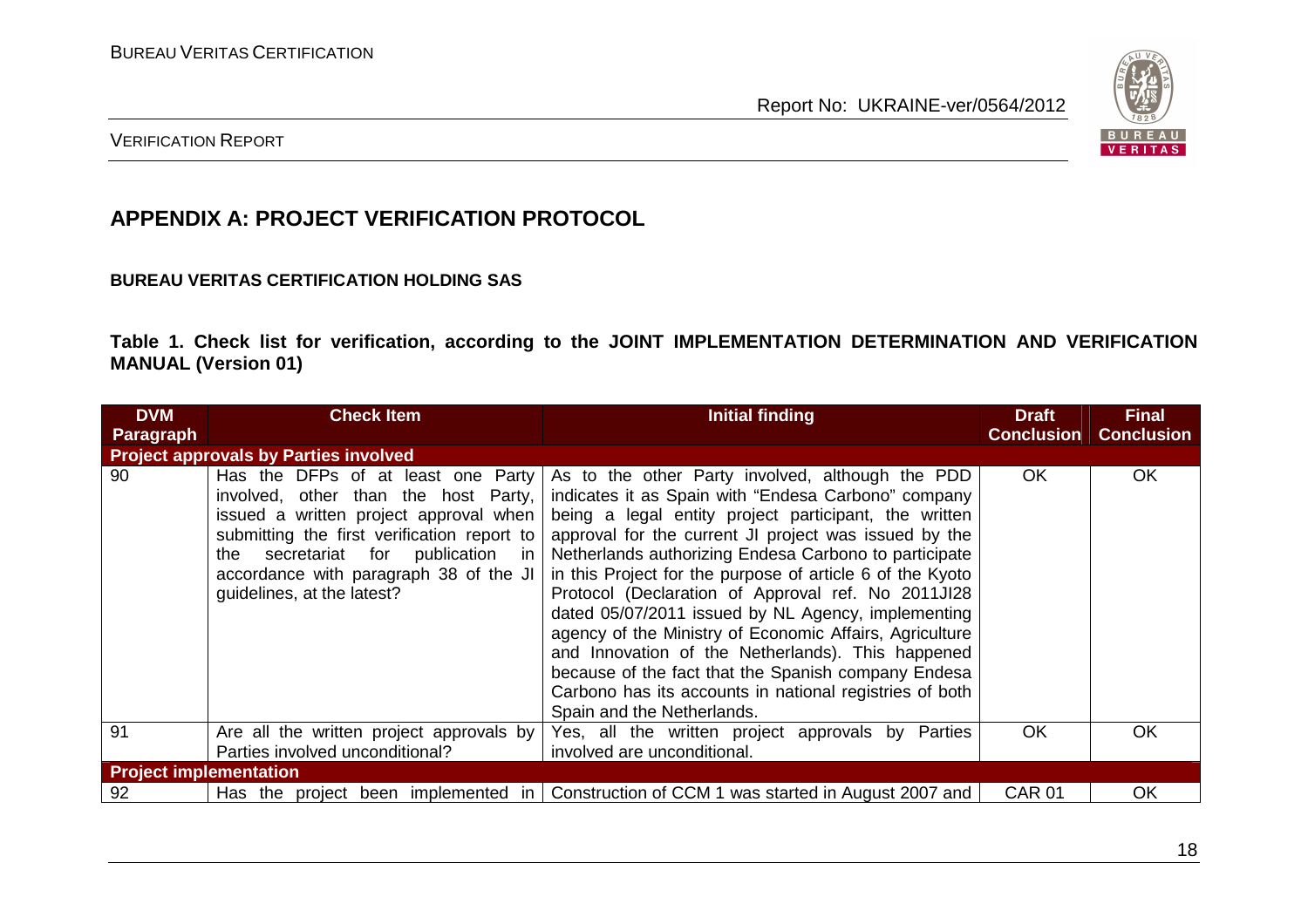

| <b>DVM</b>       | <b>Check Item</b>                                                                                                                             | <b>Initial finding</b>                                                                                                                                                                                                                                                                                                                                                                                                          | <b>Draft</b>      | <b>Final</b>      |
|------------------|-----------------------------------------------------------------------------------------------------------------------------------------------|---------------------------------------------------------------------------------------------------------------------------------------------------------------------------------------------------------------------------------------------------------------------------------------------------------------------------------------------------------------------------------------------------------------------------------|-------------------|-------------------|
| <b>Paragraph</b> |                                                                                                                                               |                                                                                                                                                                                                                                                                                                                                                                                                                                 | <b>Conclusion</b> | <b>Conclusion</b> |
|                  | accordance with the PDD regarding<br>determination has been<br>which the<br>deemed final and is so listed on the<br><b>UNFCCC JI website?</b> | was completed in November 2008. First commissioning<br>casting processes on CCM 1 had been conducted<br>during August-September and commercial operation of<br>equipment started from the 1-st of October 2008,<br>thereafter first volumes of square billets were produced<br>in the fourth quarter of 2008. According to the State<br>Committee Protocol acceptance of finished object into<br>operation is dated 16.12.2008. |                   |                   |
|                  |                                                                                                                                               | Implementation of LF 1 was started in April 2007 and<br>was completed in June 2009 (according to the Protocol<br>on object readiness for setting into operation dated<br>07.09.2009).                                                                                                                                                                                                                                           |                   |                   |
|                  |                                                                                                                                               | Implementation of CCM 3 was started in May 2009<br>(according to the Protocol on object readiness for<br>setting into operation dated 28.01.2011) and was<br>completed in January 2011.                                                                                                                                                                                                                                         |                   |                   |
|                  |                                                                                                                                               | Implementation of LF 2 was started in August 2008<br>(according to the Permit for construction works #76<br>dated 22.08.2008) and was completed during the 1-st<br>quarter of 2012 (the Certificate # 16412016059 dated<br>01.02.2012 concerning compliance of the built object).                                                                                                                                               |                   |                   |
|                  |                                                                                                                                               | <b>CAR 01.</b> The technical report on blast furnace shop<br>operation for May 2012 is not signed by technical<br>director and chief of the engineering office. Please,<br>provide the approved information.                                                                                                                                                                                                                    |                   |                   |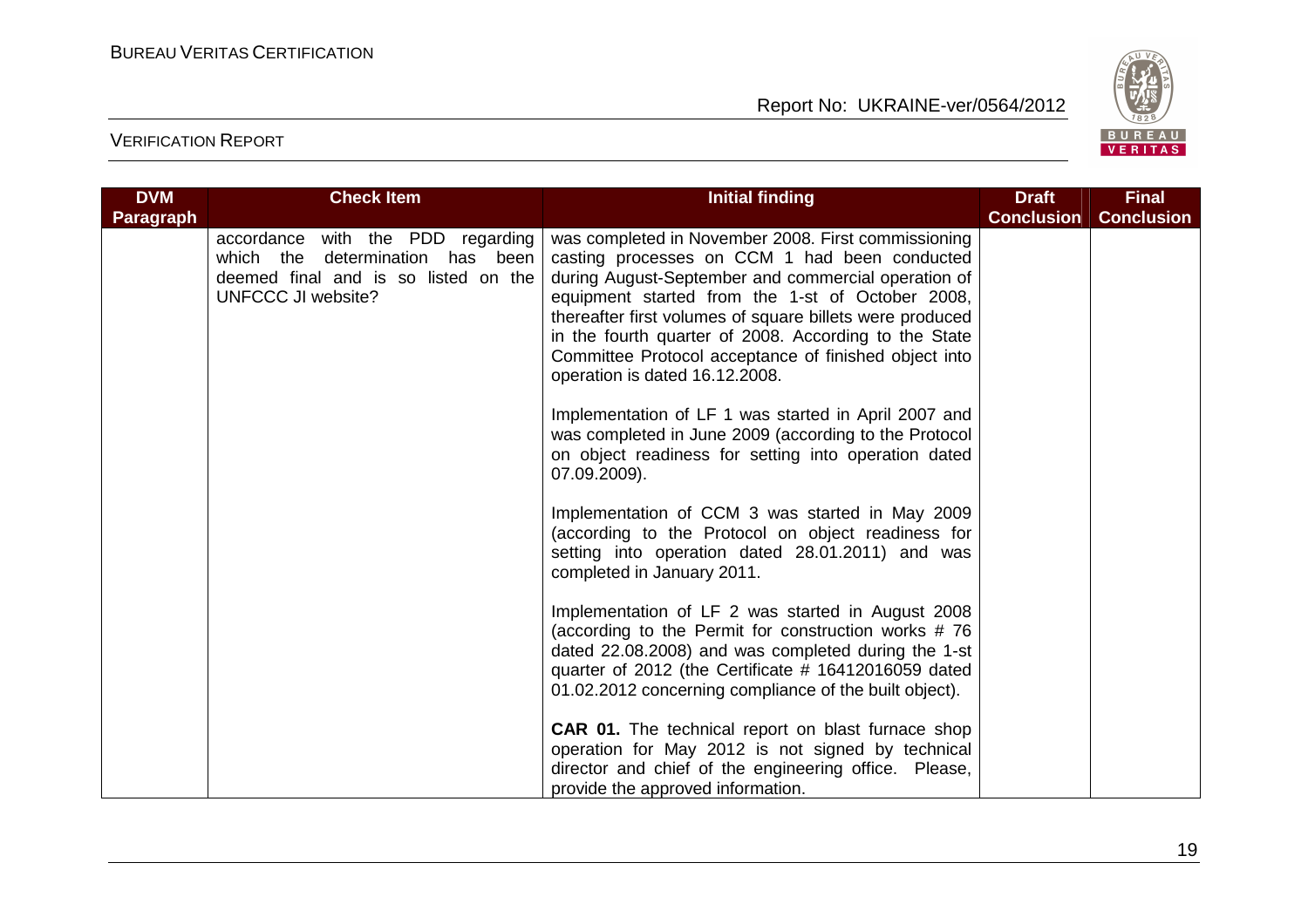

| <b>DVM</b>       | <b>Check Item</b>                                                                                                                                                                                                                                                                                                                                                                   | <b>Initial finding</b>                                                                                                                                                                                                                                                                                                                                                                                                                                                                                                                                                                        | <b>Draft</b><br><b>Conclusion</b> | <b>Final</b><br><b>Conclusion</b> |
|------------------|-------------------------------------------------------------------------------------------------------------------------------------------------------------------------------------------------------------------------------------------------------------------------------------------------------------------------------------------------------------------------------------|-----------------------------------------------------------------------------------------------------------------------------------------------------------------------------------------------------------------------------------------------------------------------------------------------------------------------------------------------------------------------------------------------------------------------------------------------------------------------------------------------------------------------------------------------------------------------------------------------|-----------------------------------|-----------------------------------|
| <b>Paragraph</b> |                                                                                                                                                                                                                                                                                                                                                                                     |                                                                                                                                                                                                                                                                                                                                                                                                                                                                                                                                                                                               |                                   |                                   |
| 93               | What is the status of operation of the<br>project during the monitoring period?                                                                                                                                                                                                                                                                                                     | Monitoring report indicated the current status of the<br>project activity implementation. Based on provided<br>materials, there is known that all project equipments<br>were operational in the reporting period.                                                                                                                                                                                                                                                                                                                                                                             | OK.                               | <b>OK</b>                         |
|                  | <b>Compliance with monitoring plan</b>                                                                                                                                                                                                                                                                                                                                              |                                                                                                                                                                                                                                                                                                                                                                                                                                                                                                                                                                                               |                                   |                                   |
| 94               | Did the monitoring occur in accordance<br>with the monitoring plan included in the<br>PDD regarding which the determination<br>has been deemed final and is so listed on<br>the UNFCCC JI website?                                                                                                                                                                                  | Yes, monitoring occurs in accordance with the<br>monitoring plan included in the PDD regarding which<br>the determination has been deemed final and verified<br>changes and is so listed on the UNFCCC JI website.                                                                                                                                                                                                                                                                                                                                                                            | <b>OK</b>                         | <b>OK</b>                         |
| 95(a)            | For calculating the emission reductions or<br>enhancements of net removals, were key<br>factors, e.g. those listed in 23 (b) (i)-(vii)<br>above, influencing the baseline emissions<br>or net removals and the activity level of<br>the project and the emissions or removals<br>as well as risks associated with the<br>project<br>taken<br>into<br>account,<br>as<br>appropriate? | Key factors, such as actual amount of total steel output<br>in the project scenario, specific fuel and energy<br>resources consumption in production processes,<br>specific electricity consumption etc., influencing the<br>baseline emissions and the activity level of the project<br>and the emissions as well as risks associated with the<br>project were taken into account, as appropriate.<br><b>CAR 02.</b> The balance between baseline emissions and<br>project line emissions (tones $CO2$ ) is calculated<br>incorrectly (rounded).<br>Please, make appropriate<br>corrections. | <b>CAR 02</b>                     | OK                                |
| 95(b)            | Are data sources used for calculating<br>emission reductions or enhancements of<br>net removals clearly identified, reliable                                                                                                                                                                                                                                                        | The data sources used for calculating emission<br>identified,<br>reductions<br>clearly<br>reliable<br>are<br>and<br>transparent. Data sources include calibrated measuring                                                                                                                                                                                                                                                                                                                                                                                                                    | <b>CAR 03</b>                     | <b>OK</b>                         |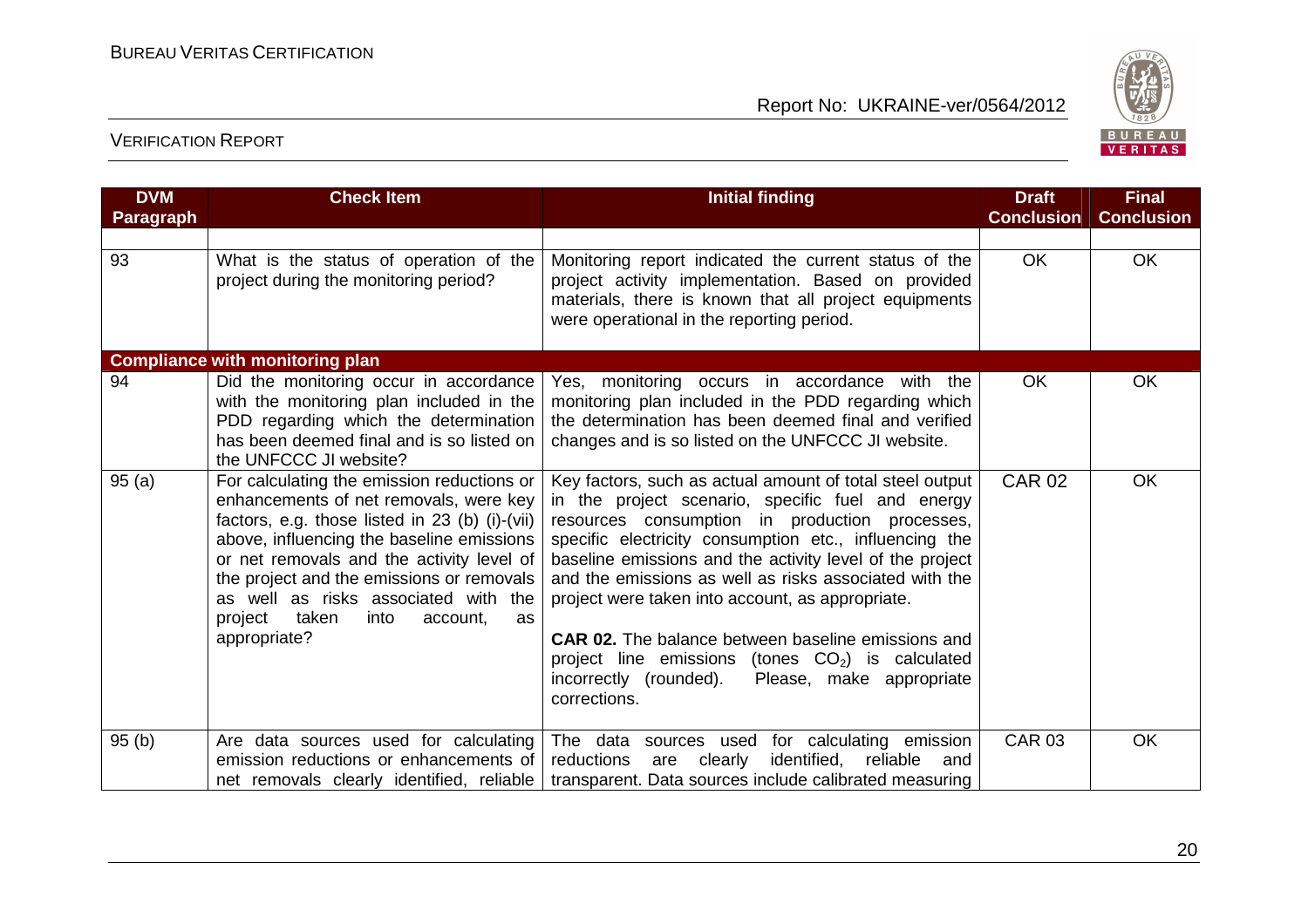

| <b>DVM</b> | <b>Check Item</b>                                                                                                                                                                                                                                                 | <b>Initial finding</b>                                                                                                                                                                                                                                                                                                                                                                  | <b>Draft</b>                   | <b>Final</b>      |
|------------|-------------------------------------------------------------------------------------------------------------------------------------------------------------------------------------------------------------------------------------------------------------------|-----------------------------------------------------------------------------------------------------------------------------------------------------------------------------------------------------------------------------------------------------------------------------------------------------------------------------------------------------------------------------------------|--------------------------------|-------------------|
| Paragraph  |                                                                                                                                                                                                                                                                   |                                                                                                                                                                                                                                                                                                                                                                                         | <b>Conclusion</b>              | <b>Conclusion</b> |
|            | and transparent?                                                                                                                                                                                                                                                  | equipment, enterprise's records, IPCC etc.<br><b>CAR 03.</b> The internet references "9" and "13" are not<br>working. Please, make appropriate corrections.                                                                                                                                                                                                                             |                                |                   |
| 95(c)      | Are emission factors, including default<br>emission factors, if used for calculating<br>the emission reductions or enhancements<br>of net removals, selected by carefully<br>balancing accuracy and reasonableness,<br>and appropriately justified of the choice? | Emission factors used for calculating the emission<br>reduction by the project, such as $CO2$ emission factors<br>for each fuel, reducing agent (coke, anthracite, coal<br>electrodes), other input (limestone, dolomite, pellets)<br>and electricity consumption, are selected by carefully<br>balancing accuracy and reasonableness,<br>and<br>appropriately justified of the choice. | <b>OK</b>                      | <b>OK</b>         |
| 95(d)      | Is the calculation of emission reductions<br>or enhancements of net removals based<br>on conservative assumptions and the<br>most plausible scenarios in a transparent<br>manner?                                                                                 | The performed calculation of emission reductions is<br>based on conservative assumptions and the most<br>plausible scenarios in accordance<br>with<br>the<br>methodology and formulas provided in the approved<br>monitoring plan.<br><b>CAR 04.</b> $CO2$ emissions indicated in the monitoring                                                                                        | <b>CAR 04</b><br><b>CAR 05</b> | <b>OK</b><br>OK   |
|            |                                                                                                                                                                                                                                                                   | report differentiate from $CO2$ emissions indicated in the<br>Excel-file. Please, make appropriate corrections.<br><b>CAR 05.</b> Please, for more accurate identification, add<br>to the file with calculations information on the name of<br>the project and the monitoring period.                                                                                                   |                                |                   |
|            | Applicable to JI SSC projects only                                                                                                                                                                                                                                |                                                                                                                                                                                                                                                                                                                                                                                         |                                |                   |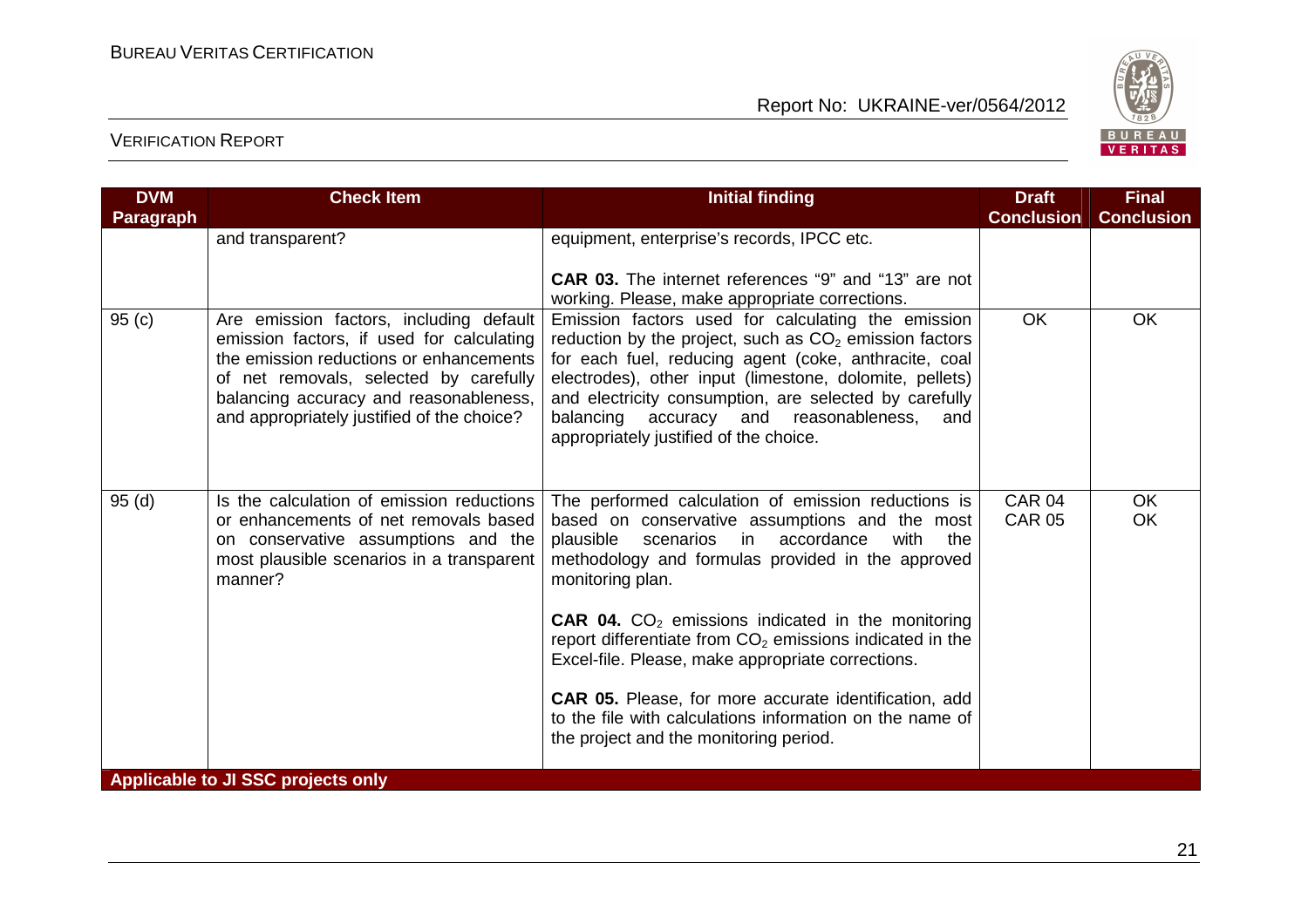

| <b>DVM</b>       | <b>Check Item</b>                                                                                                                                                                                                                                                                                                                          | <b>Initial finding</b>                                                                     | <b>Draft</b>      | <b>Final</b>      |  |  |
|------------------|--------------------------------------------------------------------------------------------------------------------------------------------------------------------------------------------------------------------------------------------------------------------------------------------------------------------------------------------|--------------------------------------------------------------------------------------------|-------------------|-------------------|--|--|
| <b>Paragraph</b> |                                                                                                                                                                                                                                                                                                                                            |                                                                                            | <b>Conclusion</b> | <b>Conclusion</b> |  |  |
| 96               | Is the relevant threshold to be classified<br>as JI SSC project not exceeded during<br>the monitoring period on an annual<br>average basis?<br>If the threshold is exceeded, is the<br>maximum emission<br>reduction<br>level<br>estimated in the PDD for the JI SSC<br>project or the bundle for the monitoring<br>period determined?     | N/a                                                                                        | N/a               | N/a               |  |  |
|                  | Applicable to bundled JI SSC projects only                                                                                                                                                                                                                                                                                                 |                                                                                            |                   |                   |  |  |
| 97(a)            | Has the composition of the bundle not<br>changed from that is stated in F-JI-<br>SSCBUNDLE?                                                                                                                                                                                                                                                | N/a                                                                                        | N/a               | N/a               |  |  |
| 97(b)            | If the determination was conducted on the<br>basis of an overall monitoring plan, have<br>the project participants submitted a<br>common monitoring report?                                                                                                                                                                                | N/a                                                                                        | N/a               | N/a               |  |  |
| 98               | If the monitoring is based on a monitoring<br>plan that provides for overlapping<br>monitoring periods, are the monitoring<br>periods per component of the project<br>clearly specified in the monitoring report?<br>Do the monitoring periods not overlap<br>with those for which verifications were<br>already deemed final in the past? | N/a                                                                                        | N/a               | N/a               |  |  |
|                  | <b>Revision of monitoring plan</b>                                                                                                                                                                                                                                                                                                         |                                                                                            |                   |                   |  |  |
|                  | Applicable only if monitoring plan is revised by project participant                                                                                                                                                                                                                                                                       |                                                                                            |                   |                   |  |  |
| 99(a)            |                                                                                                                                                                                                                                                                                                                                            | Did the project participants provide an The approved monitoring plan in the determined PDD | N/a               | N/a               |  |  |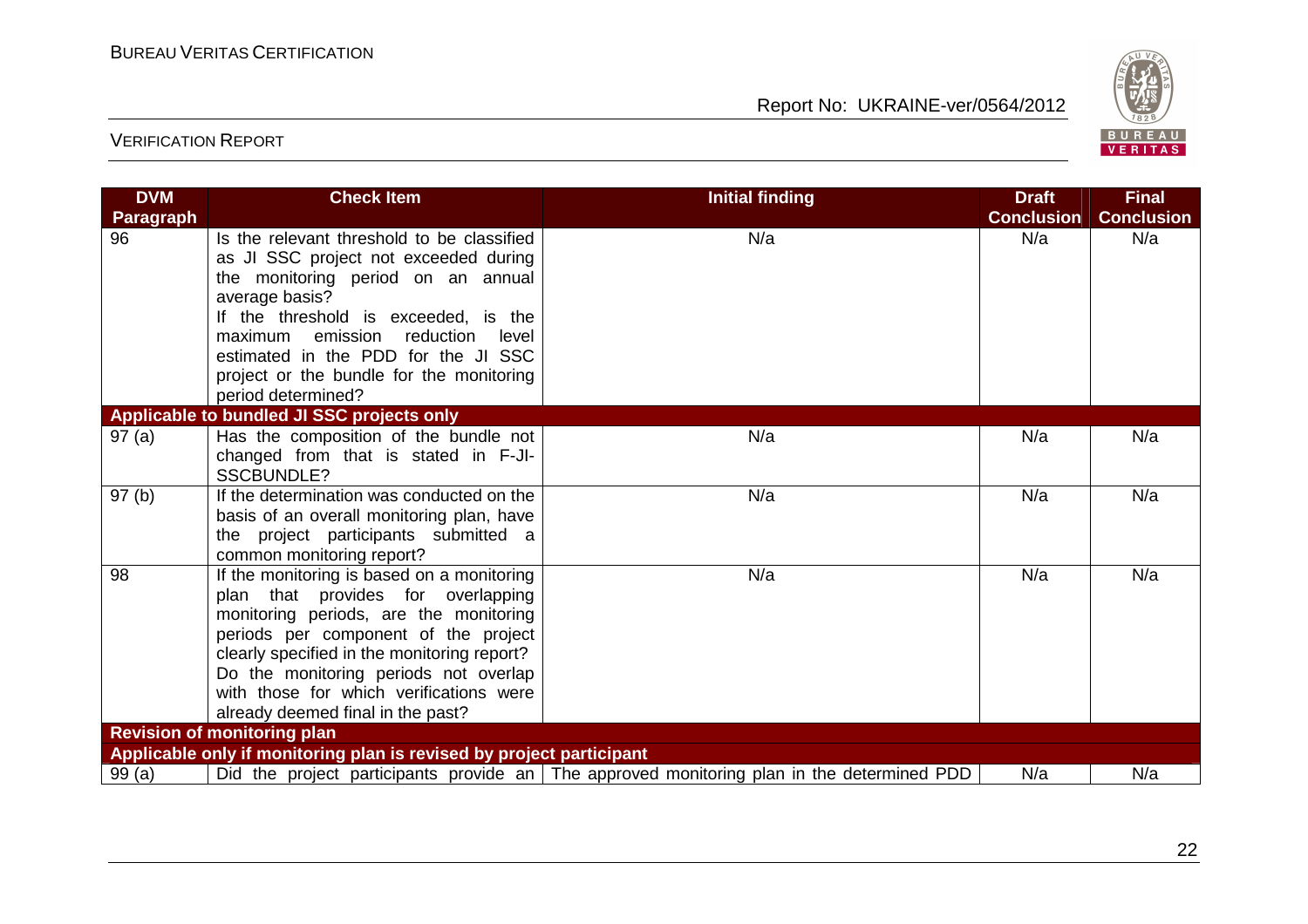

| <b>DVM</b>      | <b>Check Item</b>                                                                                                                                                                                                                                                                | <b>Initial finding</b>                                                                                                                                                                                                                                                                                                                                                                                                                                                                                                                                                                                                                                                                                                                                                                                                                                                                                                                           | <b>Draft</b>      | <b>Final</b>      |
|-----------------|----------------------------------------------------------------------------------------------------------------------------------------------------------------------------------------------------------------------------------------------------------------------------------|--------------------------------------------------------------------------------------------------------------------------------------------------------------------------------------------------------------------------------------------------------------------------------------------------------------------------------------------------------------------------------------------------------------------------------------------------------------------------------------------------------------------------------------------------------------------------------------------------------------------------------------------------------------------------------------------------------------------------------------------------------------------------------------------------------------------------------------------------------------------------------------------------------------------------------------------------|-------------------|-------------------|
| Paragraph       |                                                                                                                                                                                                                                                                                  |                                                                                                                                                                                                                                                                                                                                                                                                                                                                                                                                                                                                                                                                                                                                                                                                                                                                                                                                                  | <b>Conclusion</b> | <b>Conclusion</b> |
|                 | appropriate justification for the proposed<br>revision?                                                                                                                                                                                                                          | ver.8 was not revised by the project participants.                                                                                                                                                                                                                                                                                                                                                                                                                                                                                                                                                                                                                                                                                                                                                                                                                                                                                               |                   |                   |
| 99 (b)          | Does the proposed revision improve the<br>and/or<br>applicability<br>accuracy<br>of<br>information collected compared to the<br>original monitoring plan without changing<br>conformity with the relevant rules and<br>regulations for the establishment of<br>monitoring plans? | N/a                                                                                                                                                                                                                                                                                                                                                                                                                                                                                                                                                                                                                                                                                                                                                                                                                                                                                                                                              | N/a               | N/a               |
| Data management |                                                                                                                                                                                                                                                                                  |                                                                                                                                                                                                                                                                                                                                                                                                                                                                                                                                                                                                                                                                                                                                                                                                                                                                                                                                                  |                   |                   |
| 101(a)          | Is the implementation of data collection<br>procedures in accordance with the<br>monitoring plan, including the quality<br>control<br>quality<br>and<br>assurance<br>procedures?                                                                                                 | The implementation of data collection procedures is in<br>accordance with the monitoring plan.<br>The monitoring of JI project indicators at DIISW is<br>realized on regular basis where the system of data<br>collection on fuel and energy resources consumption is<br>being used. The data needed for the monitoring of the<br>project is collected during the process of normal<br>equipment use. The monitoring of the project is carried<br>out according to standard operational practices<br>established at the enterprise.<br>The quality assurance procedures are based on the<br>Plant's quality management system certified against<br>the requirements of ISO 9001:2008 international<br>standard. Moreover, the occupational health and safety<br>management system in accordance with OHSAS<br>18001<br>standard and environmental management<br>system in accordance with ISO<br>14001 were<br>implemented at the Plant in 2009. | <b>OK</b>         | <b>OK</b>         |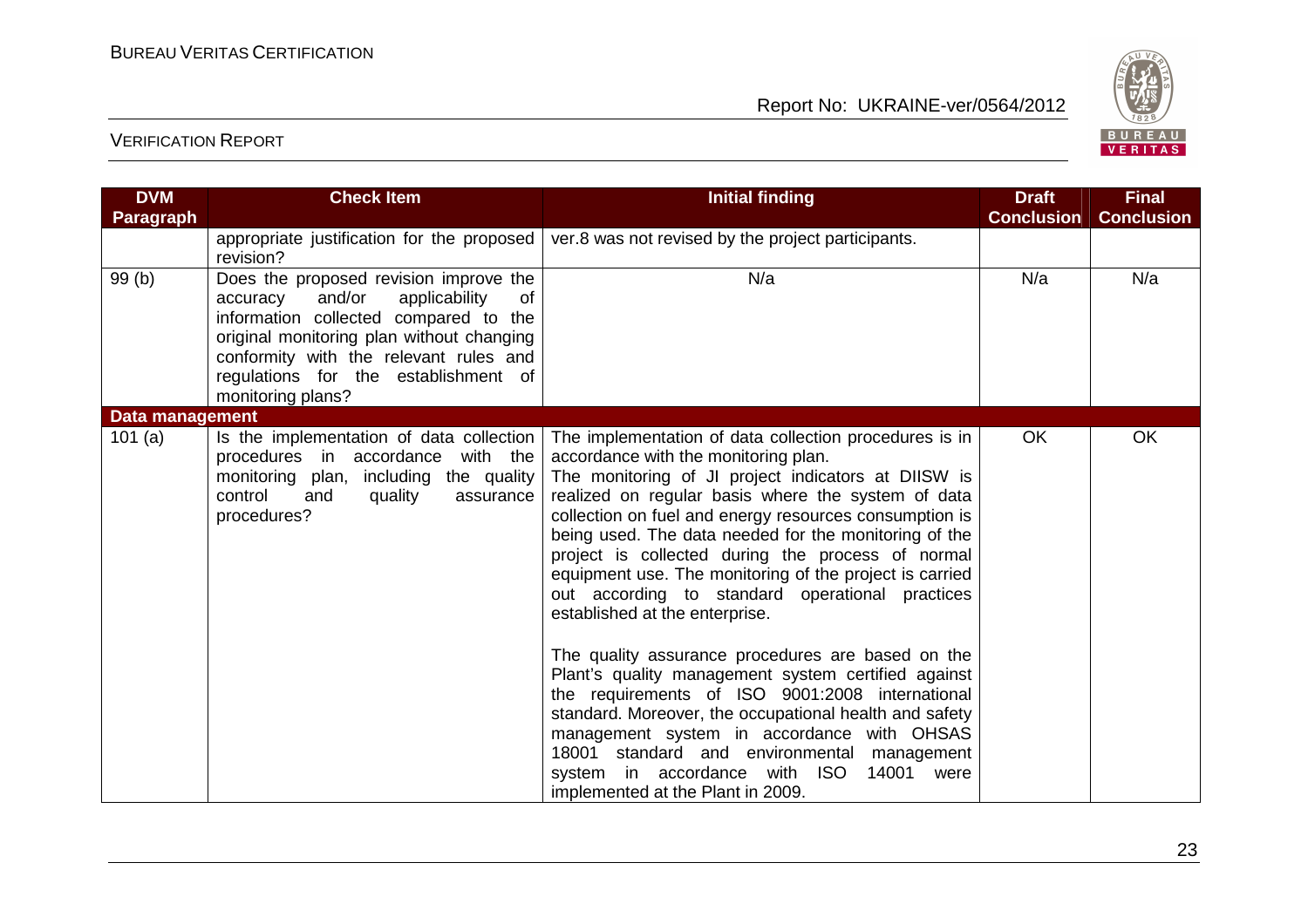

| <b>DVM</b> | <b>Check Item</b>                                                                                        | <b>Initial finding</b>                                                                                                                                                                                                                                                                                                                                                                                                                                                                                                                                                                                                                                                                                                                                                                                                                                                                             | <b>Draft</b>                   | <b>Final</b>           |
|------------|----------------------------------------------------------------------------------------------------------|----------------------------------------------------------------------------------------------------------------------------------------------------------------------------------------------------------------------------------------------------------------------------------------------------------------------------------------------------------------------------------------------------------------------------------------------------------------------------------------------------------------------------------------------------------------------------------------------------------------------------------------------------------------------------------------------------------------------------------------------------------------------------------------------------------------------------------------------------------------------------------------------------|--------------------------------|------------------------|
| Paragraph  |                                                                                                          |                                                                                                                                                                                                                                                                                                                                                                                                                                                                                                                                                                                                                                                                                                                                                                                                                                                                                                    | <b>Conclusion</b>              | <b>Conclusion</b>      |
|            |                                                                                                          |                                                                                                                                                                                                                                                                                                                                                                                                                                                                                                                                                                                                                                                                                                                                                                                                                                                                                                    |                                |                        |
| 101(b)     | function of the monitoring<br>the<br>ls.<br>equipment, including its calibration status,<br>is in order? | The monitoring equipment used for project monitoring<br>is in order; its calibration status complies with the<br>requirements.<br><b>CAR 06.</b> The dates of last verification of the following<br>equipment<br>actual:<br>not<br>are<br>- T675 Π 200 Nº0030<br>- 2372 BB - 150 E/2C Nº72<br>- Сапфир-М №02619588<br>- Сапфир-М №03484802<br>- Сапфир-М №03981694<br>- Сапфир-М №03393821<br>- Метран-100 №135282<br>- Эргомер-126 №652<br>- ДМ 3583 М №51417<br>$ M670$ No 192117<br>$-MT$ No 236783<br>In case of shift of dates of verification, please, provide<br>documented explanation (V670<br>Nº192117, <b>ИТ</b><br>Nº236783).<br><b>CAR 07.</b> The date of the last verification of the<br>electricity meter $#$ 104 serial $#$ 036935, which is<br>"05.2012" is incorrect, and the correct one is<br>«03.2012» (according to the passport). Please, make<br>appropriate corrections. | <b>CAR 06</b><br><b>CAR 07</b> | <b>OK</b><br><b>OK</b> |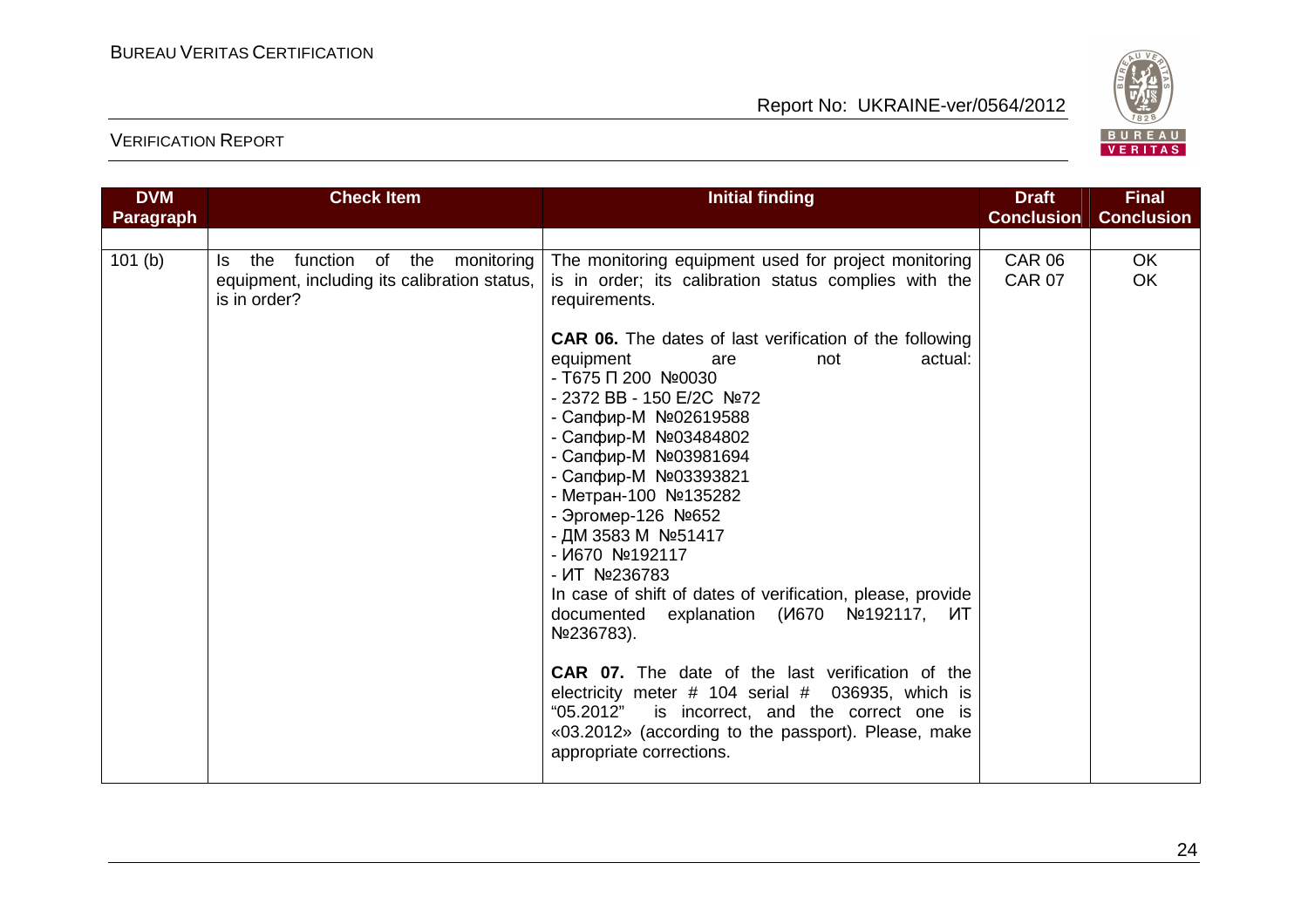

| <b>DVM</b>       | <b>Check Item</b>                                                                                                                                     | <b>Initial finding</b>                                                                                                                                                                                                                                                                                                                       | <b>Draft</b>      | <b>Final</b>      |
|------------------|-------------------------------------------------------------------------------------------------------------------------------------------------------|----------------------------------------------------------------------------------------------------------------------------------------------------------------------------------------------------------------------------------------------------------------------------------------------------------------------------------------------|-------------------|-------------------|
| <b>Paragraph</b> |                                                                                                                                                       |                                                                                                                                                                                                                                                                                                                                              | <b>Conclusion</b> | <b>Conclusion</b> |
| 101 $(c)$        | Are the evidence and records used for<br>the monitoring maintained in a traceable<br>manner?                                                          | The evidence and records used for the monitoring are<br>maintained in a traceable manner. Data is collected<br>into electronic database of DIISW as well as in paper<br>format. Data is further compiled in day-to-day records,<br>quarterly records, and annual records. All records are<br>finally stored in Planning-economic department. | <b>OK</b>         | <b>OK</b>         |
|                  |                                                                                                                                                       | interviews<br>conducted<br>The<br>during<br>site<br>visit<br>demonstrated that monitoring records storage time is<br>not clearly established and known by all responsible<br>personnel.                                                                                                                                                      |                   |                   |
| $101$ (d)        | Is the data collection and management<br>system for the project in accordance with<br>the monitoring plan?                                            | The data collection and management system for the<br>project is in accordance with the monitoring plan.                                                                                                                                                                                                                                      | <b>OK</b>         | OK                |
|                  | Verification regarding programs of activities (additional elements for assessment)                                                                    |                                                                                                                                                                                                                                                                                                                                              |                   |                   |
| 102              | Is any JPA that has not been added to<br>the JI PoA not verified?                                                                                     | N/a                                                                                                                                                                                                                                                                                                                                          | N/a               | N/a               |
| 103              | Is the verification based on the monitoring<br>reports of all JPAs to be verified?                                                                    | N/a                                                                                                                                                                                                                                                                                                                                          | N/a               | N/a               |
| 103              | Does the verification ensure the accuracy<br>and conservativeness of the emission<br>reductions or enhancements of removals<br>generated by each JPA? | N/a                                                                                                                                                                                                                                                                                                                                          | N/a               | N/a               |
| 104              | Does the monitoring period not overlap<br>with previous monitoring periods?                                                                           | N/a                                                                                                                                                                                                                                                                                                                                          | N/a               | N/a               |
| 105              | If the AIE learns of an erroneously<br>included JPA, has the AIE informed the                                                                         | N/a                                                                                                                                                                                                                                                                                                                                          | N/a               | N/a               |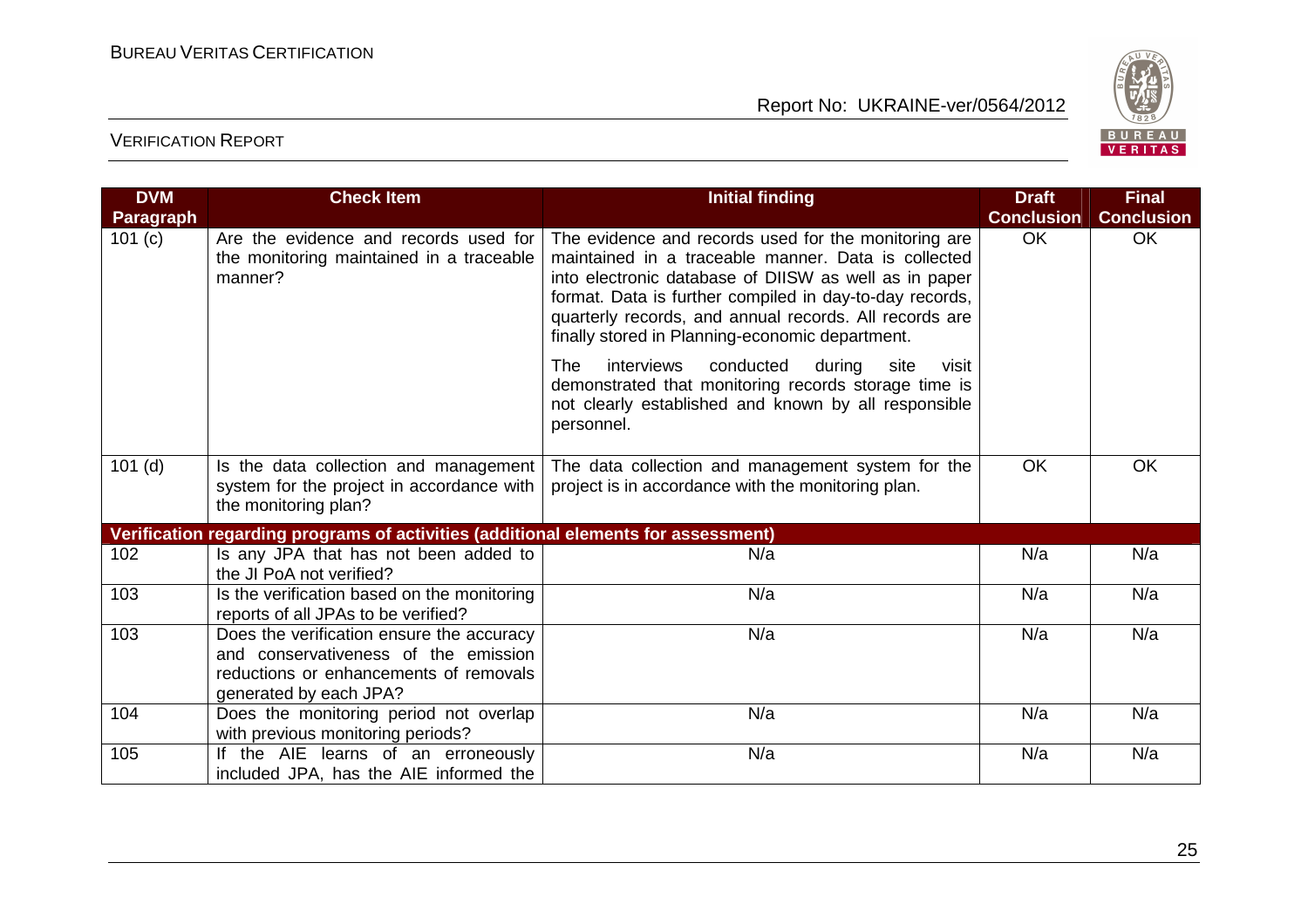

| <b>DVM</b> | <b>Check Item</b>                                                                                                                                                                                                                                                                                                                                                                                                                                                                                                                                                                                                                                                                                                                                                                                                                                                                                 | <b>Initial finding</b> | <b>Draft</b>      | <b>Final</b>      |
|------------|---------------------------------------------------------------------------------------------------------------------------------------------------------------------------------------------------------------------------------------------------------------------------------------------------------------------------------------------------------------------------------------------------------------------------------------------------------------------------------------------------------------------------------------------------------------------------------------------------------------------------------------------------------------------------------------------------------------------------------------------------------------------------------------------------------------------------------------------------------------------------------------------------|------------------------|-------------------|-------------------|
| Paragraph  |                                                                                                                                                                                                                                                                                                                                                                                                                                                                                                                                                                                                                                                                                                                                                                                                                                                                                                   |                        | <b>Conclusion</b> | <b>Conclusion</b> |
|            | JISC of its findings in writing?                                                                                                                                                                                                                                                                                                                                                                                                                                                                                                                                                                                                                                                                                                                                                                                                                                                                  |                        |                   |                   |
|            | Applicable to sample-based approach only                                                                                                                                                                                                                                                                                                                                                                                                                                                                                                                                                                                                                                                                                                                                                                                                                                                          |                        |                   |                   |
| 106        | Does the sampling plan prepared by the<br>AIE:<br>(a) Describe its sample selection, taking<br>into<br>account that:<br>(i) For each verification that uses a<br>sample-based approach, the sample<br>selection<br>shall<br>be<br>sufficiently<br>representative of the JPAs in the JI PoA<br>such extrapolation to all JPAs identified<br>for that verification is reasonable, taking<br>into account differences among the<br>characteristics of JPAs, such as:<br>- The types of JPAs;<br>- The complexity of the applicable<br>technologies and/or measures used;<br>- The geographical location of each<br>JPA;<br>- The amounts of expected emission<br>reductions of the JPAs being verified;<br>- The number of JPAs for which<br>emission reductions are being verified;<br>- The length of monitoring periods of<br>the JPAs being verified; and<br>The samples selected for prior<br>- | N/a                    | N/a               | N/a               |
|            | verifications, if any?                                                                                                                                                                                                                                                                                                                                                                                                                                                                                                                                                                                                                                                                                                                                                                                                                                                                            |                        |                   |                   |
| 107        | Is the sampling plan ready for publication                                                                                                                                                                                                                                                                                                                                                                                                                                                                                                                                                                                                                                                                                                                                                                                                                                                        | N/a                    | N/a               | N/a               |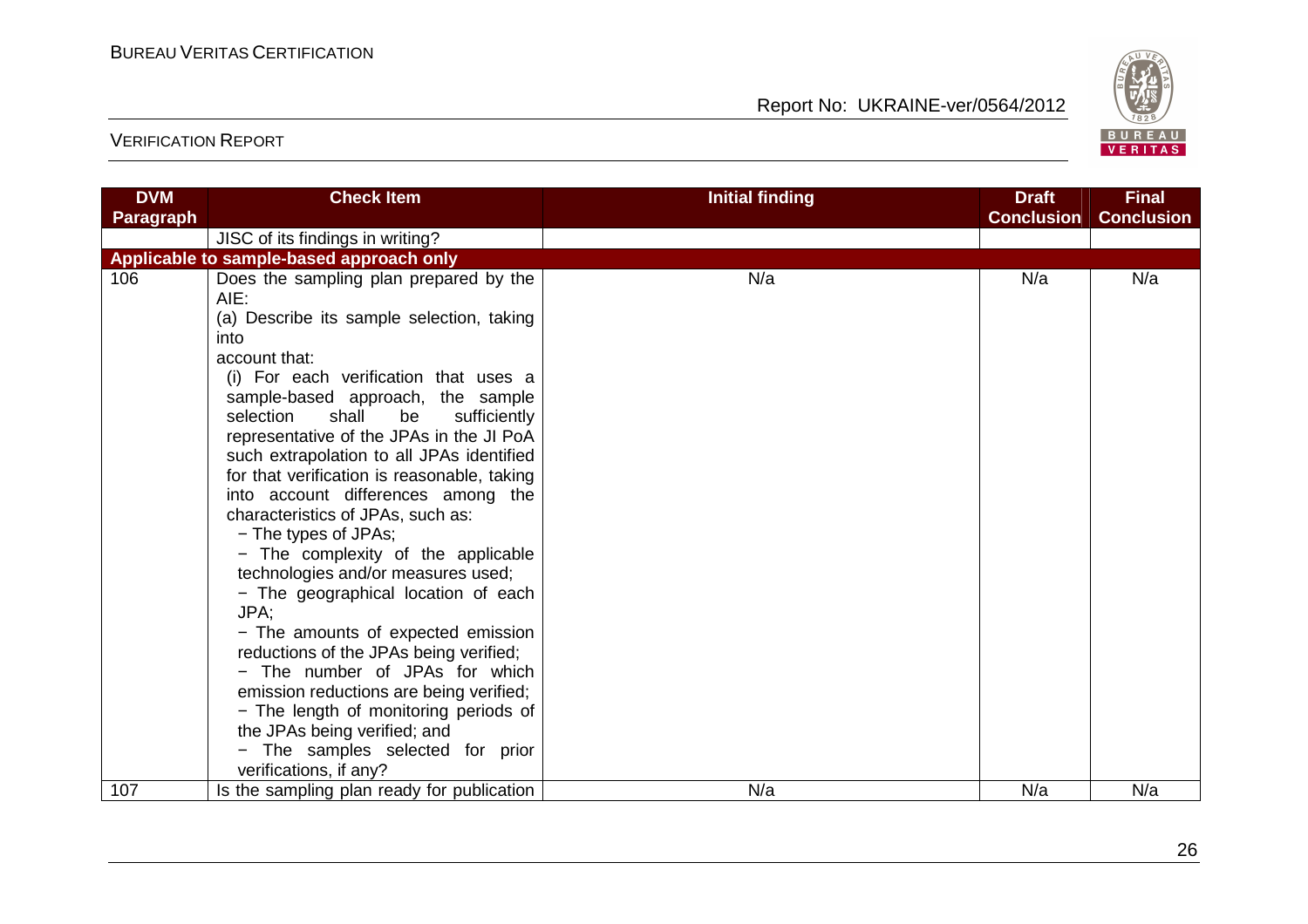

| <b>DVM</b><br>Paragraph | <b>Check Item</b>                                                                                                                                                                                                                                                                                                                                                               | Initial finding | <b>Draft</b><br><b>Conclusion</b> | <b>Final</b><br><b>Conclusion</b> |
|-------------------------|---------------------------------------------------------------------------------------------------------------------------------------------------------------------------------------------------------------------------------------------------------------------------------------------------------------------------------------------------------------------------------|-----------------|-----------------------------------|-----------------------------------|
|                         | through the secretariat along with the<br>verification report and supporting<br>documentation?                                                                                                                                                                                                                                                                                  |                 |                                   |                                   |
| 108                     | Has the AIE made site inspections of at<br>least the square root of the number of<br>total JPAs, rounded to the upper whole<br>number? If the AIE makes no site<br>inspections or fewer site inspections than<br>the square root of the number of total<br>JPAs, rounded to the upper whole<br>number, then does the AIE provide a<br>reasonable explanation and justification? | N/a             | N/a                               | N/a                               |
| 109                     | Is the sampling plan available for<br>submission to the secretariat for the<br>JISC.s ex ante assessment? (Optional)                                                                                                                                                                                                                                                            | N/a             | N/a                               | N/a                               |
| 110                     | If the AIE learns of a fraudulently included<br>JPA, a fraudulently monitored JPA or an<br>inflated number of emission reductions<br>claimed in a JI PoA, has the AIE informed<br>the JISC of the fraud in writing?                                                                                                                                                             | N/a             | N/a                               | N/a                               |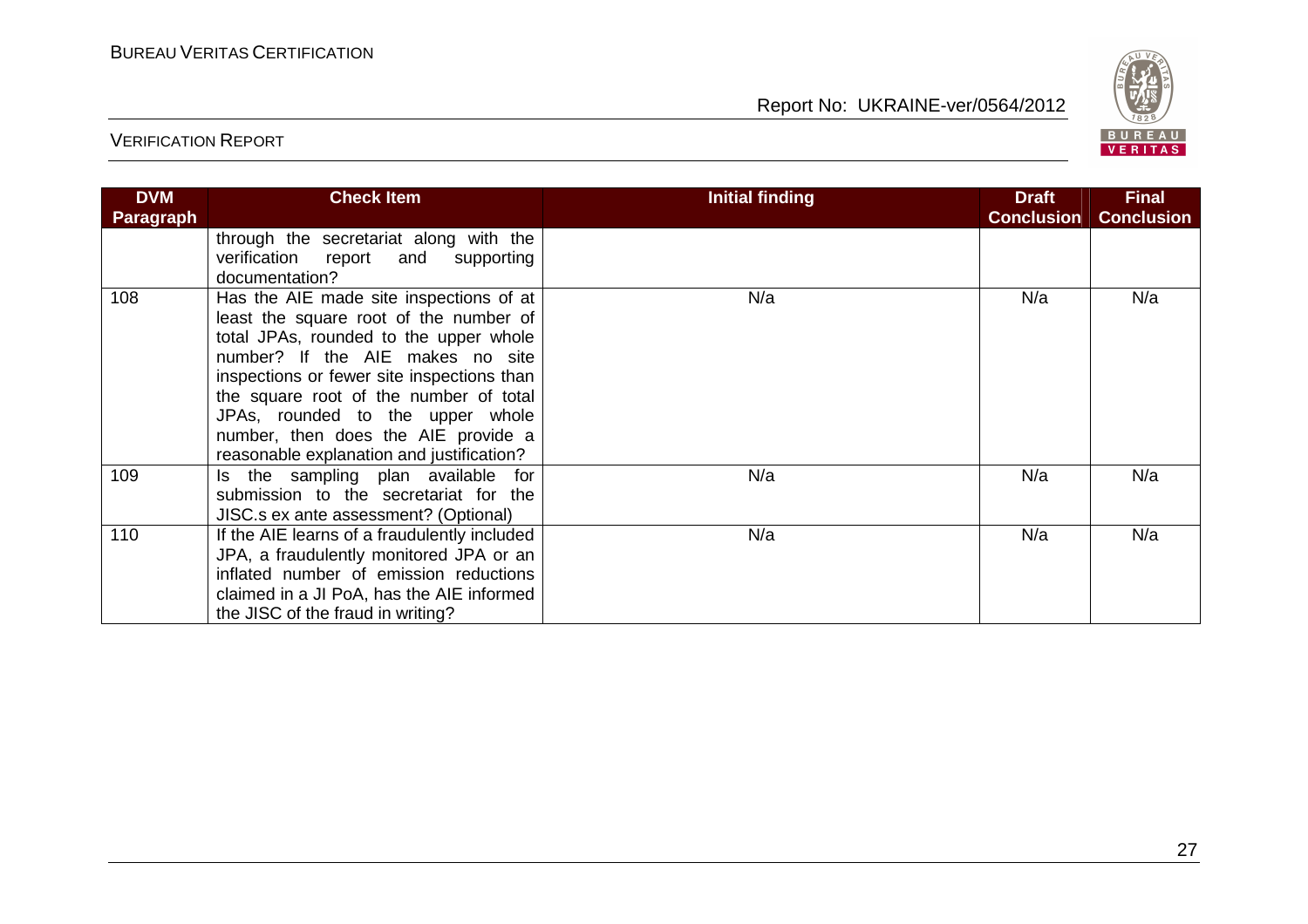

#### VERIFICATION REPORT

#### **Table 2 Resolution of Corrective Action and Clarification Requests**

| clarifications<br><b>Draft</b><br>report<br>and<br>corrective<br>action requests<br>by<br>verification team                                                                                                     | Ref.<br>to<br>checklist<br>question in<br>table 1 | Summary of project participant response                                                                                          | <b>Verification team conclusion</b>                       |
|-----------------------------------------------------------------------------------------------------------------------------------------------------------------------------------------------------------------|---------------------------------------------------|----------------------------------------------------------------------------------------------------------------------------------|-----------------------------------------------------------|
| <b>CAR 01.</b> The technical report on blast<br>furnace shop operation for May 2012 is<br>not signed by technical director and<br>chief of the engineering office. Please,<br>provide the approved information. | 92                                                | remark is taken into account,<br>the<br>The l<br>approved document is provided.                                                  | CAR 01 is closed.                                         |
| <b>CAR 02.</b> The balance between baseline<br>emissions and project line emissions<br>(tones $CO2$ ) is calculated incorrectly<br>(rounded). Please, make appropriate<br>corrections.                          | 95(a)                                             | remark is taken<br>into<br>The<br>account and<br>appropriate corrections have been done.<br>Please, see version 2 of the MR.     | CAR 02 is closed due to the<br>amendments made in the MR. |
| <b>CAR 03.</b> The internet references "9"<br>and "13" are not working. Please, make<br>appropriate corrections.                                                                                                | 95(b)                                             | internet references "9" and "13" are<br>The l<br>relevant, but there can be<br>temporary<br>disruptions in the work of the site. | CAR 03 is closed.                                         |
| <b>CAR 04.</b> $CO2$ emissions indicated in the<br>monitoring report differentiate from $CO2$<br>emissions indicated in the Excel-file.<br>Please, make appropriate corrections.                                | 95(d)                                             | remark is taken<br>into<br>account<br>and<br>The<br>appropriate corrections have been done.<br>Please, see version 2 of the MR.  | CAR 04 is closed.                                         |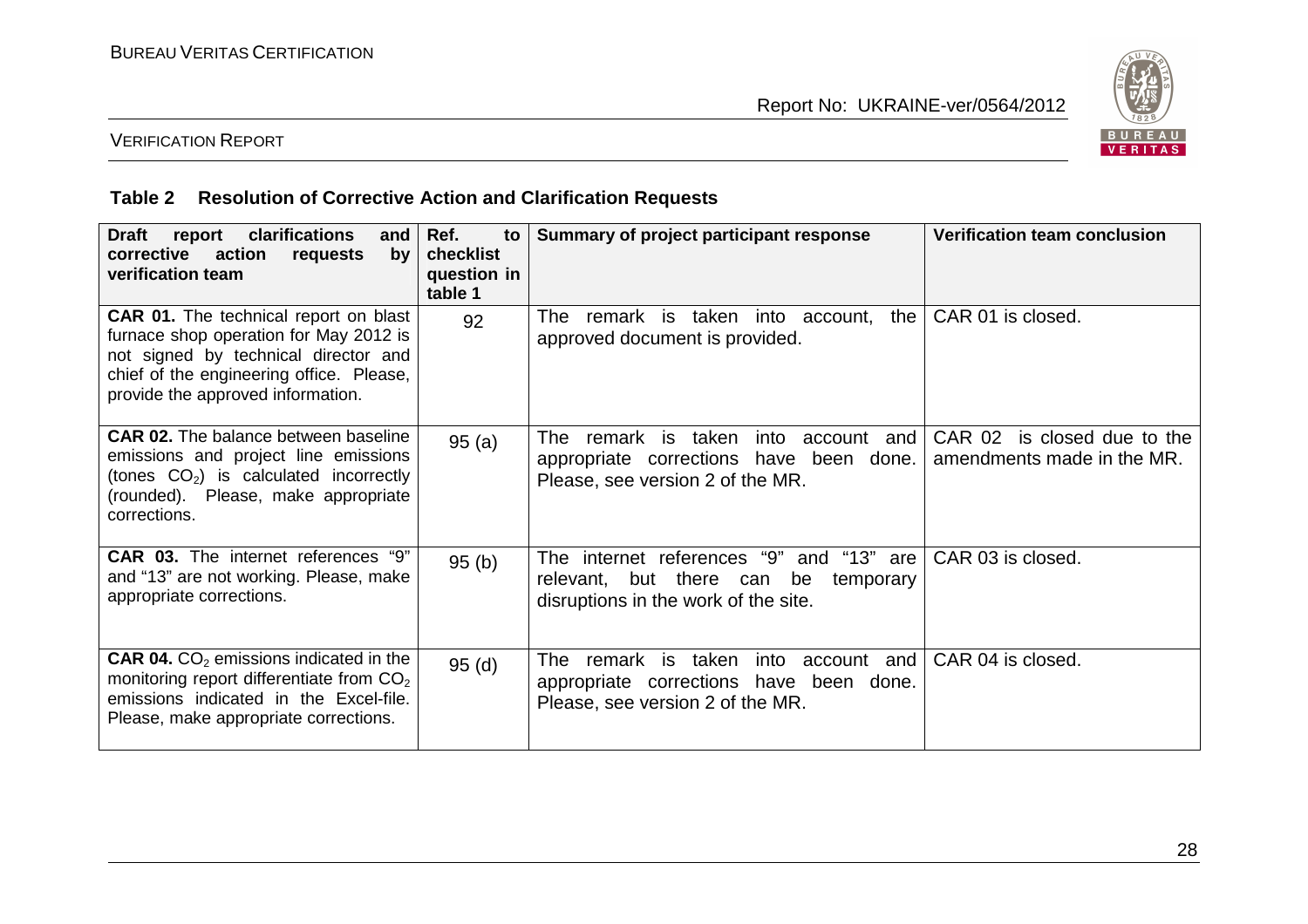

| <b>CAR 05.</b> Please, for more accurate<br>identification, add to the file with<br>calculations information on the name of<br>the project and the monitoring period.                                                                                                                                                                                                                                                                                                                         | 95(d)  | remark is taken into account and<br>The<br>appropriate corrections have been done.<br>Please, see version 2 of the MR.                                                                                                                                                                                                                                                                                                                                                                                                                                                                                                                                                                               | CAR 05 is closed.                                                       |
|-----------------------------------------------------------------------------------------------------------------------------------------------------------------------------------------------------------------------------------------------------------------------------------------------------------------------------------------------------------------------------------------------------------------------------------------------------------------------------------------------|--------|------------------------------------------------------------------------------------------------------------------------------------------------------------------------------------------------------------------------------------------------------------------------------------------------------------------------------------------------------------------------------------------------------------------------------------------------------------------------------------------------------------------------------------------------------------------------------------------------------------------------------------------------------------------------------------------------------|-------------------------------------------------------------------------|
| <b>CAR 06.</b> The dates of last verification of<br>the following equipment are not actual:<br>- T675 Π 200 Nº0030<br>- 2372 BB - 150 E/2C Nº72<br>- Сапфир-М №02619588<br>- Сапфир-М №03484802<br>- Сапфир-М №03981694<br>- Сапфир-М №03393821<br>- Метран-100 №135282<br>- Эргомер-126 №652<br>- ДМ 3583 М №51417<br>$- M670 N2192117$<br>- ИТ №236783<br>In case of shift of dates of verification,<br>provide<br>documented<br>please,<br>explanation (V670<br>Nº192117, ИТ<br>Nº236783). | 101(b) | The dates of verification of the following<br>equipment are updated:<br>$-$ T675 $\Pi$ 200 Nº0030<br>- 2372 BB - 150 E/2C Nº72<br>- Сафир-М №02619588<br>- Сафир-М №03484802<br>- Сафир-М №03981694<br>- Сафир-М №03393821<br>- Метран-100 №135282<br>- Эргомер-126 №652<br>- ДМ 3583 М №51417<br>Please, see version 2 of the monitoring report<br>$(MR)$ .<br>Verification of electricity meters <i>V</i> 670 serial<br>Notelliang. MT serial Notellian 236783 and MT serial.<br>Nº691814 are scheduled for the 3-rd quarter<br>of 2012. The provided letter from DIISW<br>which is signed by acting Chief Energy<br>Specialist contains explanation concerning<br>shift of dates of verification. | the<br>information<br><b>Based</b><br>on<br>received, CAR 06 is closed. |